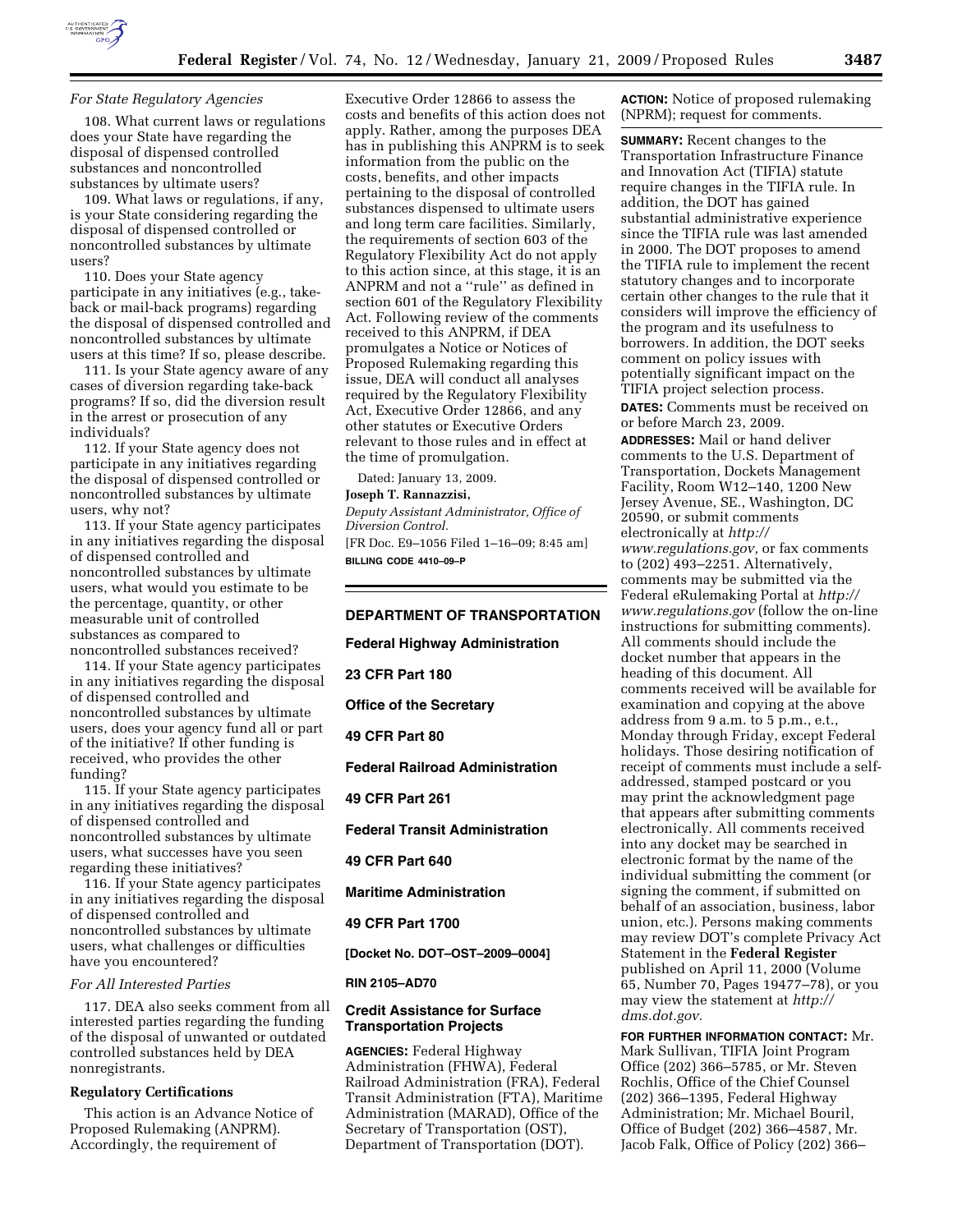8165, or Mr. Terence Carlson, Office of the General Counsel (202) 366–9152, Office of the Secretary, 1200 New Jersey Avenue, SE., Washington, DC 20590. Office hours for the FHWA are from 7:45 a.m. to 4:15 p.m., e.t., Monday through Friday, except Federal holidays. **SUPPLEMENTARY INFORMATION:** 

#### **Electronic Access and Filing**

You may submit or retrieve comments online through the Federal eRulemaking portal at: *http://www.regulations.gov*. The Web site is available 24 hours each day, 365 days each year. Electronic submission and retrieval help and guidelines are available under the help section of the Web site.

An electronic copy of this document may also be downloaded from Office of the Federal Register's home page at: *http://www.archives.gov/federal*\_*register*  and the Government Printing Office's Web page at: *http://www.gpoaccess.gov*.

#### **Background**

TIFIA was enacted in 1998 as part of the Transportation Equity Act for the 21st Century (TEA–21) (Pub. L. 105– 178, June 1998). TIFIA established a new Federal credit program under which the DOT may provide credit assistance to surface transportation investments of regional or national significance. To be selected for TIFIA assistance, projects must meet a number of statutorily specified criteria. As funding for this program is limited, projects obtaining assistance under the TIFIA program may be selected on a competitive basis. In 1999, the DOT promulgated a rule implementing TIFIA (64 FR 29742, June 2, 1999), and in 2000 amended the rule (65 FR 44936, July 19, 2000). In 2005, Congress enacted the Safe, Accountable, Flexible, Efficient Transportation Equity Act: A Legacy for Users (SAFETEA–LU) (Pub. L. 109–59, Aug. 10, 2005), which made a number of amendments to TIFIA. The DOT proposes to amend the TIFIA rule to implement the changes required by the SAFETEA–LU amendments and to incorporate a number of programmatic features that the DOT considers, based on its experience gained administering the program since the rule was last amended, would improve TIFIA.

In enacting the original TIFIA legislation, Congress found that ''a welldeveloped system of transportation infrastructure is critical'' to the nation's economy, and it sought to ''attract new investment capital'' to transportation infrastructure projects. Congress further found that TIFIA could fill ''market gaps,'' thereby leveraging additional capital from the private markets: ''a Federal credit program for projects of

national significance can complement existing funding resources by filling market gaps, thereby leveraging substantial private co-investment.'' Based on this initial guidance from Congress, the DOT has viewed TIFIA as a means for the Federal Government to attract more private investment capital, to accelerate investment, to encourage a greater cost-beneficial approach to transportation infrastructure investments, and to more efficiently utilize infrastructure once constructed.

This NPRM proposes to amend and partially restate the existing rule; it includes both proposed substantive changes and proposed changes of an editorial, clarifying, or organizational nature. Proposed substantive changes include both those mandated by SAFETEA–LU and those determined by the DOT, based upon several years of administrative experience with the TIFIA program, to improve the program. The DOT seeks comments particularly on proposed changes in the latter category.

The proposed rule would amend the current TIFIA rule to incorporate changes made by SAFETEA–LU to the TIFIA statute. Major changes of this nature include a reduction in the minimum project size eligible for TIFIA assistance and a broadening of the categories of projects eligible to permit TIFIA assistance for private rail facilities providing public benefit to highway users, and surface transportation infrastructure modifications necessary to facilitate direct intermodal transfer and access into and out of a port terminal. Further changes to conform the rule to the statute would limit the amount of TIFIA assistance in certain instances to the amount of the senior project obligations, conform the interest rate setting mechanism for the line of credit to that for secured loans, and eliminate the annual 20 percent cap on line of credit draws.

In the nature of non-statutory administrative improvements, we propose changing the way the DOT will use the term sheet in TIFIA transactions and in how we will apply the TIFIA statute's eight selection criteria. For example, with regard to the selection criteria, the DOT proposes to change ''creditworthiness'' to pass/fail and then reallocate weights for the other seven statutory criteria.

In addition, we propose to reorganize the existing rule to make it more understandable to users. The reorganized rule would generally follow the steps a potential TIFIA user might follow in evaluating the program and applying for assistance.

While the request for comments applies to the entire NPRM, the DOT seeks specific feedback on several key issues noted below.

In order to accommodate emerging financing scenarios using TIFIA's refinancing authority, DOT is seeking comments on the proposed definitions of ''refinance,'' the ''maturity date'' (both defined in section 80.3) associated with a refinancing, and DOT's proposed refinancing procedures (section 80.23), which would require the participation of a guaranteed lender receiving a TIFIA loan guarantee.

To facilitate the financing of projects that may result in significant lease payments or concession fees to a public entity, the proposed rule would clarify that such payments can be considered eligible project costs for the purpose of establishing the maximum amount of TIFIA credit assistance. Several provisons would apply: (1) Such payments must represent a fair market value of the asset acquired, (2) the proceeds of such payments must be dedicated to transportation projects eligible under title 23 or chapter 53 of title 49, United States Code, and (3) such payments must be part of a project in which new capital costs constitute a significant portion of project costs. In other words, the concession fee cannot comprise the only eligible project cost, as in a transaction seeking only to monetize an existing asset. To implement this policy, the DOT proposes to limit its consideration of such payments to no more than 25 percent of total eligible project costs.

To improve its internal credit analysis and capital allocation process, the proposed rule would require (see section 80.11) each applicant and borrower to provide a preliminary rating opinion letter and final investmentgrade rating from at least two rating agencies.

Finally, the DOT seeks comment on two additional policy issues with potentially significant impact on the TIFIA project selection process. These two issues are described immediately below.

#### **Use of Benefit-Cost Analysis in Selecting Projects for TIFIA Assistance**

In the years since TIFIA was enacted, borrowers have made use of the legislation's inherent flexibility to accelerate creditworthy, public-private projects of regional or national significance. The DOT believes that TIFIA should be targeted to projects where the present value of benefits to the public that result from project completion exceed the costs of delivering the project, and that TIFIA be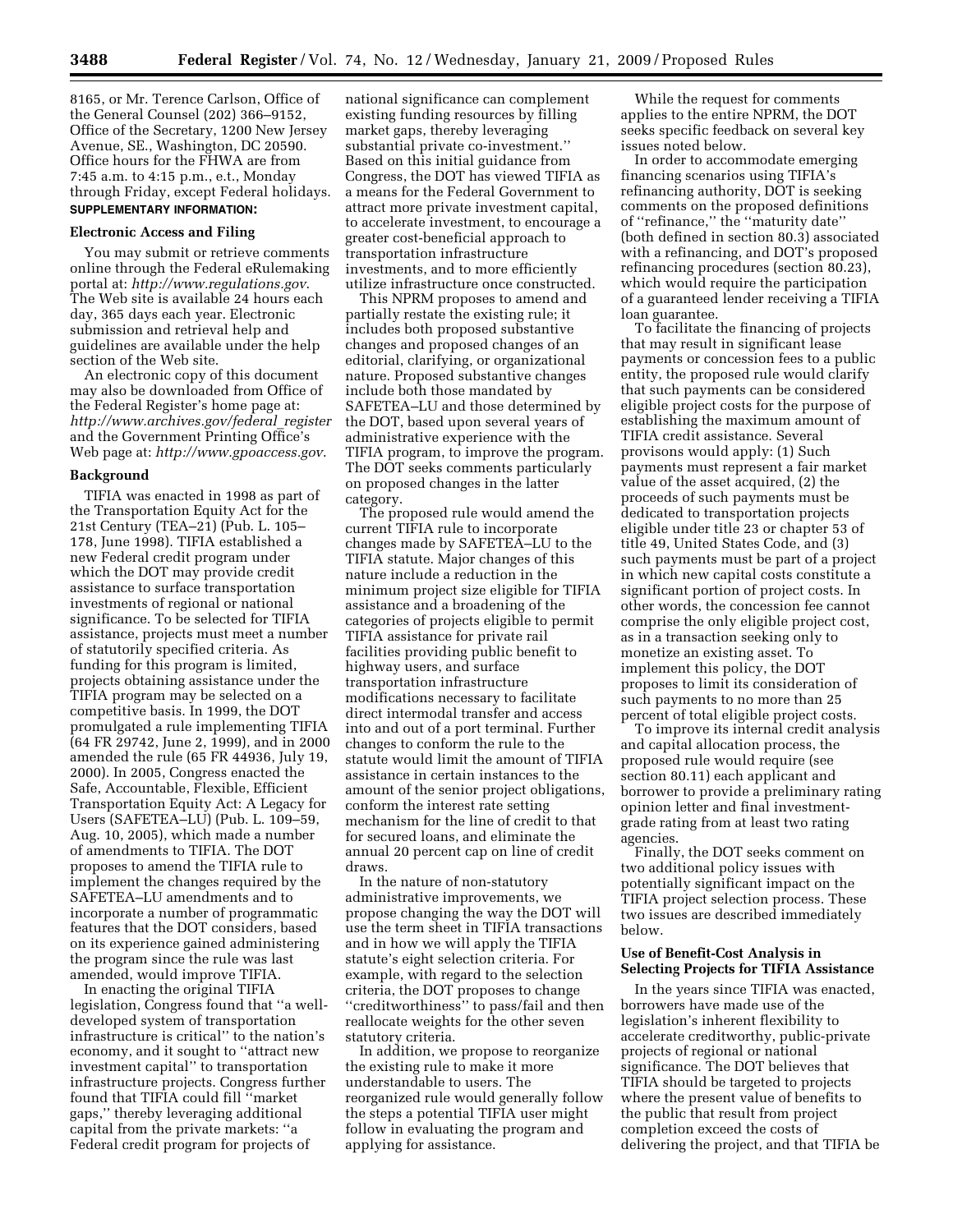targeted to advance user-financed projects instead of projects that rely solely or predominantly on grant assistance. Supporting large-scale projects that eliminate or reduce reliance on Federal grant assistance allows the States to target grant assistance on projects that cannot otherwise be financed.

The National Surface Transportation Policy and Revenue Study Commission (*Transportation for Tomorrow,* 2008), the Government Accountability Office (GAO–04–744, 2004; GAO–05–172, 2005; GAO–08–744T, 2008), the U.S. Department of Transportation (*Refocus. Reform. Renew. A New Transportation Approach in America*, 2008), the Brookings Institution (*A Bridge to Somewhere*, 2008) and other organizations have recommended greater use of benefit-cost analysis (BCA) to maximize the rate of return on Federal funds invested in transportation projects. These recommendations are primarily directed at State and municipal project selection, where application of BCA is currently limited. The Federal Transit Administration and the Federal Aviation Administration already require the use of BCA or similar economic analysis for projects with large capital costs that are subject to Federal funding discretion.

Benefit-cost analysis is conducted by assigning monetary values to benefits (*e.g.*, travel time saving) and costs, discounting future benefits and costs using an appropriate discount rate, and then comparing the sum total of discounted benefits to the sum total of discounted costs. Discounting benefits and costs transforms gains and losses occurring in different time periods to a common unit of measurement in the form of present day dollars. The organizations cited above recognize that BCA is a useful tool to help decisionmakers identify projects with the greatest net benefits relative to invested public resources. In particular, the systematic process of BCA helps decision-makers organize information about, and determine trade-offs between, alternative transportation investments.

The DOT has responsibility under Executive Order 12893, *Principles for Federal Infrastructure Investments*, 59 FR 4233, to evaluate its programs using BCA. This requirement has not been construed to apply to individual investments made by States of formula funds, but is deemed to apply to overall programs and to discretionary Federal commitments of budget authority to individual projects. The DOT is considering a requirement that TIFIA applicants conduct BCA on their

projects. These analyses would inform Federal decisions to provide TIFIA support to individual projects and would also enable the DOT to establish the cost-beneficial status of the overall TIFIA program, thereby providing a basis for future funding requests. The application of BCA to support TIFIA decisions would be subject to guidance in the Office of Management and Budget's Circular A–94, Revised, SUBJECT: *Guidelines and Discount Rates for Benefit-Cost Analysis of Federal Programs* 1, and would follow other guidelines incorporated into the TIFIA application process.

 $\circ$  The DOT therefore requests comment on the following options for applying BCA to TIFIA applications:

 $\overline{O}$  Require BCA as a threshold condition for TIFIA consideration. Under this option, projects must have public benefits that exceed their costs by a sufficient threshold level. The DOT seeks comment on the application of a threshold in general as well as the appropriate minimum sufficient ratio of benefits divided by costs that projects should be expected to demonstrate; or

 $\circ$  Use BCA results to help prioritize projects for TIFIA selection by translating the existing TIFIA selection criteria into monetary values for purposes of project comparison, while eliminating criteria weights. For instance, BCA results could be used to assess the costs and benefits related to the project's ''regional or national significance'', proposed in this rule as the highest weighted criteria. Comments are also requested on how this approach might best be applied to other criteria that do not readily lend themselves to such monetization.

#### **Interest Rate Policy**

OMB Circular A–129, *Policies for Federal Credit Programs and Non-tax Receivables* 2, states that Federal agencies with credit programs should establish interest and fee structures for direct loans and loan guarantees and should review these structures at least annually. In administering the TIFIA program, the DOT has set the rate, in all transactions to date, regardless of the perceived credit quality of the loan, at the minimum level allowed by the TIFIA statute: The rate on United States Treasury securities of a similar maturity as the loan.

OMB Circular A–129 states that interest and fees should be set at levels that minimize default and other subsidy costs of the direct loan or loan guarantee, while supporting achievement of the program's policy objectives. The OMB guidance goes on to state that, unless inconsistent with program purposes, riskier borrowers should be charged more than those who pose less risk.

The DOT seeks comment regarding the use of its authority to offer different rates to different borrowers. For instance, the DOT could use the selection criteria, including benefit cost analysis, to weight applications by the social return to the public, consistent with Federal credit policies and TIFIA programmatic goals. Those projects with higher scores would receive the lower interest rates. Credit risk should also be factored into final interest rate determinations. Alternatively, some form of competitive loan pricing such as a reverse auction could be used to allocate TIFIA's subsidized credit assistance in a manner that maximizes social returns while protecting the government's interests.

## **Section-by-Section Discussion of the Proposed Changes**

#### *Section 80.1 Purpose*

The purpose of the proposed rule is to implement the TIFIA statute. Readers should refer to the statute as well as the rule for a complete understanding of the TIFIA program.

#### *Section 80.3 Definitions*

Definitions in the proposed rule generally follow the statutory definitions. Two exceptions are the proposed definitions for ''guaranteed lender,'' which would replace the statutory ''lender,'' and ''borrower,'' which would replace the statutory ''obligor''; the DOT believes both of these proposed changes would enhance the rule's clarity and more closely conform the regulatory language to industry convention.

Other proposed changes to the definitions in the current rule and matters on which the DOT seeks comment include:

''*Borrower*'': For the definition of the newly defined term ''borrower,'' we propose to use the current rule's definition of ''obligor,'' which definition closely follows the language in the TIFIA statute's definition of ''obligor.'' Additionally, we clarify that only non-Federal entities are eligible borrowers.

''*Conditional term sheet*'': We propose to eliminate this definition in light of our proposed change in the use of the defined term ''term sheet,'' which proposed change is discussed in detail below in this section under the heading ''Term sheet.''

<sup>1</sup>*http;//www.whitehouse.gov/omb/circulars/a094/ a094.html.* 

<sup>2</sup>*http://www.whitehouse.gov/omb/circulars/a129/ a129rev.html.*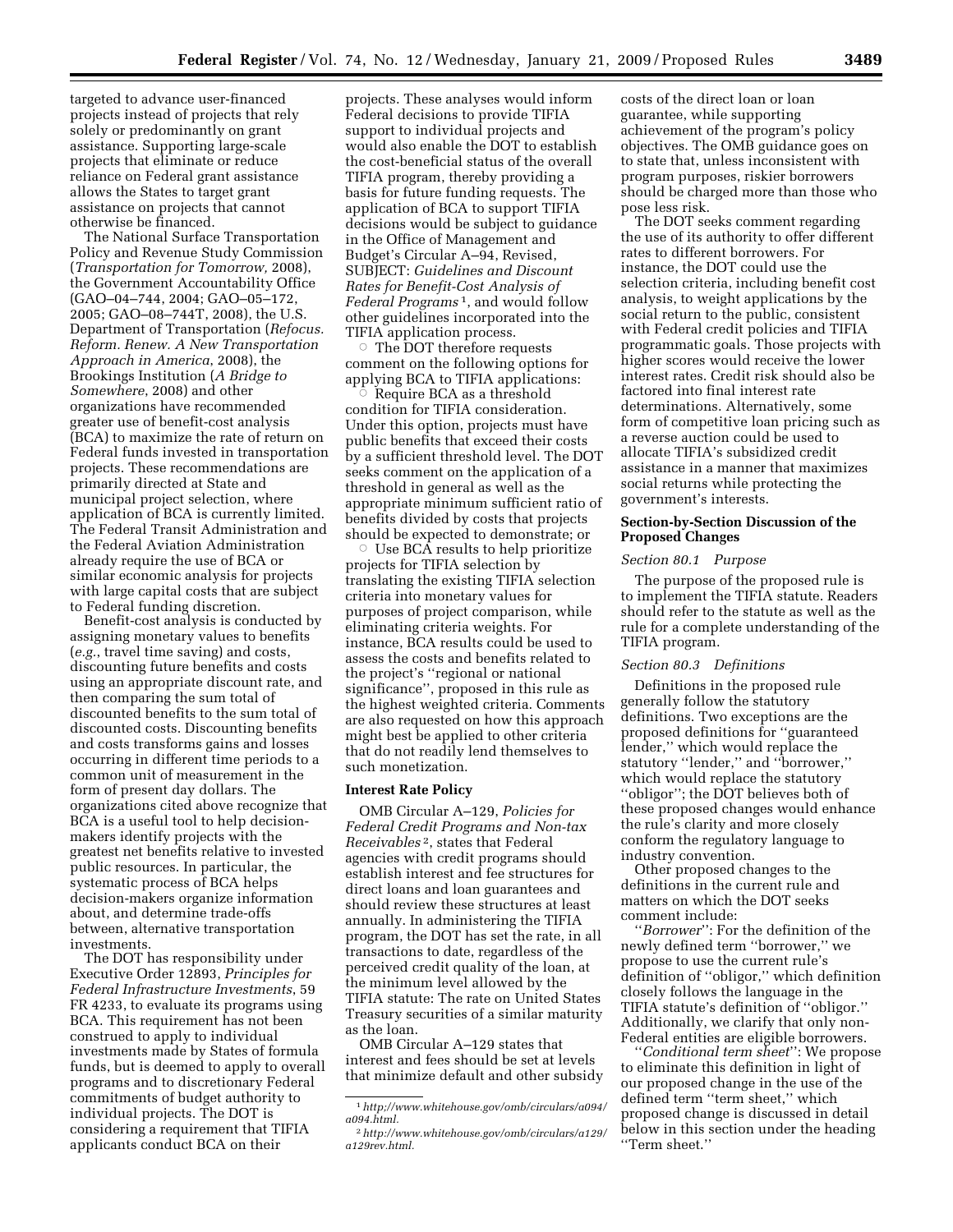''*Current credit evaluation*'': We propose to add a definition of current credit evaluation and provide clarification related to project monitoring requirements.

''*Eligible project costs*'': We propose to add to the definition of ''eligible project costs'' explicit language implementing current Federal law excluding from eligibility certain project costs incurred prior to environmental clearance. (See 23 CFR 771.113). The proposed definition clarifies the eligibility of costs during construction associated with the operations of a special purpose entity formed solely to construct and operate the facility, in an amount not to exceed 5 percent of total eligible project costs (see 80.25, Limitations of Federal credit assistance). The proposed definition clarifies the eligibility of concession payments made to a government agency by a nongovernmental concessionaire for the lease acquisition and right to operate a transportation facility, provided that the concessionaire and the State ensure that payments associated with lease acquisition represent fair market value and are dedicated to transportation projects eligible under title 23 or chapter 53 of title 49, United States Code (see 80.25, Limitations on Federal credit assistance). In addition, lease acquisition payments must be part of a project in which new capital costs constitute a significant portion of project costs. In other words, the concession payment, in and of itself, does not comprise an eligible project cost. In order to implement this policy, the DOT proposes to limit such payments to 25 percent of total eligible project costs and seeks public comment on this proposal. Further, the definition is expanded to include specifically the costs associated with refinancing longterm project obligations under 23 U.S.C.  $603(a)(1)(C)$ . In the case of a refinancing, eligible project costs must be consistent with eligible project costs for any TIFIA project. In the case of a refinancing, existing debt would be considered an eligible project cost. Eligible project costs must also be consistent with the Federal cost principles applicable to the borrower: 2 CFR Part 225 (OMB Circular A–87 (State and local governments)), 2 CFR Part 230 (OMB Circular A–122 (non-profit organizations)), or 48 CFR Part 31 (commercial organizations). Lobbying costs would continue to be excluded under existing law. (See 31 U.S.C. 1352, 2 CFR Part 225, App. B, 2 CFR Part 230, App. B, 48 CFR 31.205– 22, and 49 CFR 20.100.)

''*Guaranteed lender*'': The proposed definition is identical to the current rule's, and to the TIFIA statute's,

definition of ''lender.'' Applicants should note that the limitations the TIFIA statute imposes on the types of institutions which may qualify to be a ''guaranteed lender'' do not affect or limit who may hold project obligations.

''*Investment-grade rating*'': The proposed definition recognizes that some projects receiving TIFIA assistance, particularly those with private developers using bank financing rather than capital markets debt, may not have a public rating, and it makes clear that, although the investmentgrade rating requirement still is imposed, the actual rating would not need to be published. The proposed definition also recognizes rating terminology used by rating agencies that have become identified by the Securities and Exchange Commission (SEC) as Nationally Recognized Statistical Rating Organizations (NRSROs) since the TIFIA rule was last published. The SEC engaged in a rulemaking, pursuant to the Credit Rating Agency Reform Act of 2006,3 which modified the regulatory treatment of NRSROs.4 The TIFIA statute relies on the SEC's determination of qualifications for NRSROs, irrespective of the regulatory regime the SEC uses for making such determination.

''*Local servicer*'': The DOT services the TIFIA loan portfolio centrally and does not expect ever to use local servicers for TIFIA loans. In response, Congress eliminated the definition of ''local servicer'' from the TIFIA statute and further expressed its intent that TIFIA loan servicing should be managed by a single entity 5; therefore, we propose to eliminate the definition of local servicer from the rule.

''*Maturity date*'': The proposed definition recognizes that tying scheduled loan repayments to the date of substantial completion is not appropriate for credit assistance used to refinance long-term project obligations under 23 U.S.C. 603(a)(1)(C). Therefore, the proposed definition establishes the final maturity date for repayment of credit assistance used for refinancing purposes as the lesser of not later than 35 years after the date the credit agreement is executed, or the useful life of the overall asset.

''*Project*'': The proposed rule would expand the current rule's definition to reflect the expanded definition contained in 23 U.S.C. 601(a)(8). In accordance with the SAFETEA-LU amendments, the proposed rule would permit TIFIA assistance for private freight-related rail facilities that serve a public benefit for highway users, which the proposed rule defines as the direct freight interchange between highway and rail carriers. In further accordance with the SAFETEA-LU amendments, the proposed rule would make eligible a group of such freight-related projects (*e.g.*, bridge clearances throughout a rail corridor, traffic projects to improve port access) each of which separately might not be large enough to meet the threshold requirements, and surface transportation infrastructure improvements (*e.g.*, road, rail, gate, equipment) necessary to facilitate direct intermodal transfer and access into and out of a port terminal.

''*Project obligation*'': We propose to interpret the statutory definition contained in 23 U.S.C.  $601(a)(9)$  to include a ''loan'' to make clear that a bank loan or other private debt, and not just capital markets debt, can be a 'project obligation'' for purposes of the TIFIA program. With private entities now more frequently seeking TIFIA assistance, the DOT is sometimes presented with plans of finance relying on bank debt rather than capital markets debt for some or all of the non-TIFIA portion of the financing. Adding ''loan'' to the definition would make clear that in such financings bank debt would be treated as a project obligation. This is not intended to add any new forms of debt not currently available; rather it is intended to reflect TIFIA's participation in bank financings.

''*Project sponsor*'': The DOT believes that this definition no longer adequately characterizes those seeking or using TIFIA credit assistance. Generally, such an entity can be characterized as either an applicant or a borrower. If a public agency submits an application on behalf of multiple competing concessionaires, it can be characterized as an applicant. Therefore, we propose to eliminate this definition from the regulation.

''*Rating agency*'': The proposed definition diverges from the statute only in its substitution of the word ''organization'' for the words ''rating agency'' in order to eliminate the statutory language's circularity.

''*Refinance*'': The TIFIA statute at 23 U.S.C. 603(a)(1)(c) uses ''refinance'' without defining the term; the DOT proffers a defined term. The proposed definition permits Borrowers to pay off existing project obligations and any

<sup>3</sup>Public Law 109–291 (Sept. 29, 2006). 4The Credit Rating Agency Reform Act of 2006 mandated that firms desiring to be NRSROs register with the SEC and become subject to certain recordkeeping and financial reporting requirements. The SEC's Final Rule implementing the Credit Agency Reform Act of 2006 is found at 72 FR 33564 (June 8, 2007). See 17 CFR 240.17g–1 through 240.17g– 6.

<sup>5</sup>House of Representatives Report 109–203 (2005), p. 874.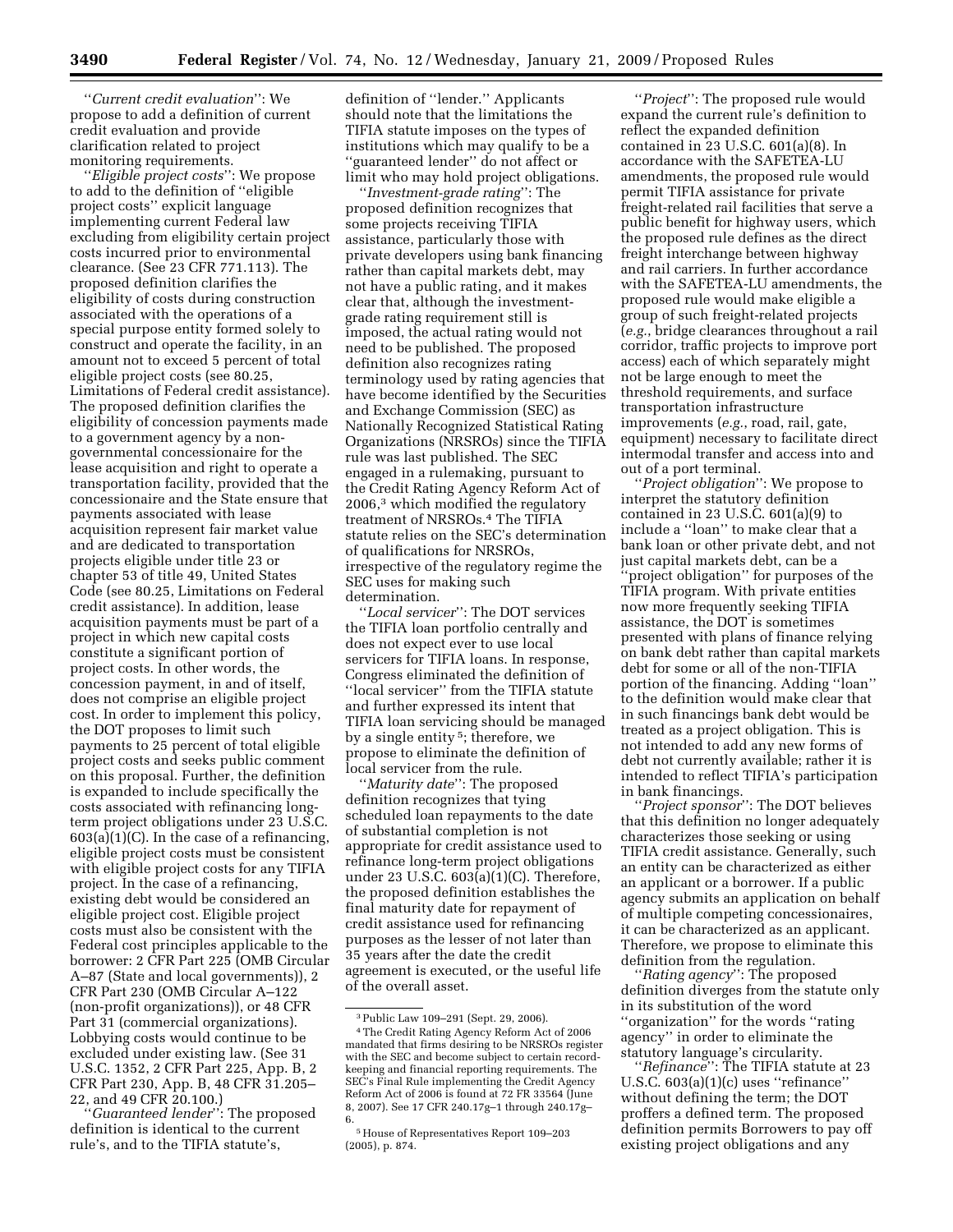TIFIA credit assistance owed by the Borrower with funds acquired by the same Borrower (or its successor) through the creation of new project obligations and TIFIA credit assistance.

''*Subsidy cost*'': The DOT proposes to change the defined term from ''subsidy amount'' to ''subsidy cost'' to reflect Federal credit terminology.

''*Substantial completion*'': At 23 U.S.C. 601(a)(14), the TIFIA statute defines this term to be ''the opening of a project.'' The DOT believes that the statute's bare simplicity does not, in practice, always provide clear guidance, and that the Secretary has discretion to define, for a particular project, the circumstances constituting ''substantial completion.'' The current rule recognizes that discretion. Since publication of the current rule, the DOT has often, in individual TIFIA credit agreements, found it useful for both the DOT and the borrower to state explicitly in the credit agreement the precise circumstances the occurrence of which would constitute ''substantial completion.'' The proposed definition would continue to incorporate, with clarifying language changes, this beneficial use of Secretarial discretion.

''*Term sheet*'': The proposed change in the definition of ''term sheet'' reflects a significant change in the procedure the DOT would use for entering into TIFIA agreements with borrowers. The term sheet would no longer be executed by both parties, but only by the DOT, and it would no longer serve as the instrument that the DOT uses to obligate Federal funds. The term sheet provides a transactional blueprint between the DOT and the borrower for the purposes of developing the credit agreement. The term sheet is subject to cancellation at any time for any reason at the discretion of the Secretary. Through this proposed administrative change, the DOT would create a single point—the execution of a credit agreement—when funds would be obligated.

## *Section 80.5 Federal Requirements*

The current rule enumerates several specific Federal requirements set out in the TIFIA statute to which TIFIA funds are subject and adds to that list such other ''requirements as applicable.'' While carrying forward the statutorily specified requirements, the proposed rule would clarify the latter provision by providing that any such additional requirements would be imposed by Secretarial determination of applicability to a particular project. Each project would adhere to the requirements associated with the relevant DOT administration's grant program. For example, under the

Federal-aid highway program, most construction-related requirements apply only to those highway segments constructed with Federal assistance. A segment constructed without Federal assistance is not subject to these construction requirements. Because many TIFIA projects combine Federal grant and TIFIA assistance, adhering to the associated grant program requirements provides administrative efficiencies to the borrower and the relevant DOT administration.

# *Section 80.7 Threshold Criteria for TIFIA Projects*

Eligibility for TIFIA financial assistance requires that the project satisfies the applicable planning and programming requirements of 23 U.S.C. 134 and 135 at the time an agreement to make available a Federal credit instrument is entered into. 23 U.S.C. 602(a)(1).6 Prior to the SAFETEA–LU amendments, eligibility required specifically that the project be included in an approved State Transportation Improvement Program (STIP) at the time an agreement to make available a Federal credit instrument was entered into.7 The NPRM proposes to conform the current threshold eligibility criteria for projects to changes mandated by the SAFETEA–LU amendments.

The STIP is a multi-year 8, statewide listing of all transportation projects proposed for funding—Federal, State, and local. It must include all federally supported transportation expenditures within the State. 23 U.S.C. 123(g)(4)(A). Thus, a project funded by TIFIA financial assistance must be included in the STIP when an agreement to make available a Federal credit instrument is entered.

Congress was apparently concerned that this requirement could be misinterpreted to constrain TIFIA assistance in the case of a project with a construction timetable that extended beyond the typical four-year approved

STIP.9 We note that construction timetables for a project are not limited to the time horizon of a STIP; and multiphase, large scale projects often appear on updated STIPs. There may be circumstances where the Department, on a case-by-case basis, should exercise the discretion to determine the applicable planning and programming requirements that apply to a TIFIA project at the time a credit assistance agreement is entered into, and we interpret the SAFETEA–LU amendments as providing this discretionary authority.

The new provisions, mandated by the SAFETEA–LU amendments, would permit smaller projects to participate in the TIFIA program. SAFETEA–LU provided that the minimum size for TIFIA projects is \$50 million or onethird of a State's apportionment of Federal-aid funds, whichever is less; SAFETEA–LU also provided that the minimum size for TIFIA projects principally involving the installation of an intelligent transportation system is \$15 million.<sup>10</sup> The proposed rule would amend the current TIFIA rule to implement these new, lower minimum size thresholds, as applicable.

The NPRM also proposes to amend the current rule to elaborate on the statutory language with respect to security to make clear that the term ''dedicated revenue sources'' encompasses not just user fees, but also taxes pledged to secure the TIFIA instrument. The standard by which taxes are deemed pledged is the same as for any revenue pledged to secure the TIFIA loan, *i.e.*, the legal and commercial terms of the credit agreement. The proposed rule essentially would retain the provision of the current rule under sections 80.13(a)(4) and 80.13(c) permitting use of general obligation pledges or general corporate promissory pledges as security or ''collateral'' for TIFIA credit assistance. The policy of the Department, however, is that preference will be given to user financed projects. The proposed rule would continue the

10 23 U.S.C. 602(a)(3).

<sup>6</sup> ''To be eligible to receive financial assistance under this chapter, a project shall meet the following criteria: Inclusion in transportation plans and programs.—The project shall satisfy the applicable planning and programming requirements of sections 134 and 135 at such time as an agreement to make available a Federal credit instrument is entered into under this chapter.'' 23 U.S.C 602(a)(1).

<sup>7</sup> ''The project—(A) shall be included in the State transportation plan required under section 135; and (B) at such time as an agreement to make available a Federal credit instrument is entered into under this chapter, shall be included in the approved State transportation improvement program required under section 134.'' Public Law 109–59, § 1601(b)(1).

<sup>8</sup>Each State must develop a STIP that covers a period of 4 years and is updated at least every 4 years. 23 U.S.C.  $135(g)(1)$ .

<sup>9</sup>While the House Bill does not make any change in threshold criteria, the Senate Bill says: ''The change \* \* \* clarifies the provision regarding statewide and metropolitan planning requirements. The existing provision contained language that could be misinterpreted to constrain TIFIA assistance in the case of a project with a construction timetable that extended beyond the typical three-year approved State Transportation Improvement Program (STIP).'' H. Rept. 109–203 (July 28, 2005) at H. 7458. The Conference Substitute accepts the Senate amendment without additional clarification: ''Subsection (b) amends Section 182 of title 23 to clarify the requirements regarding statewide and metropolitan planning.'' *Id.*  at H. 7459.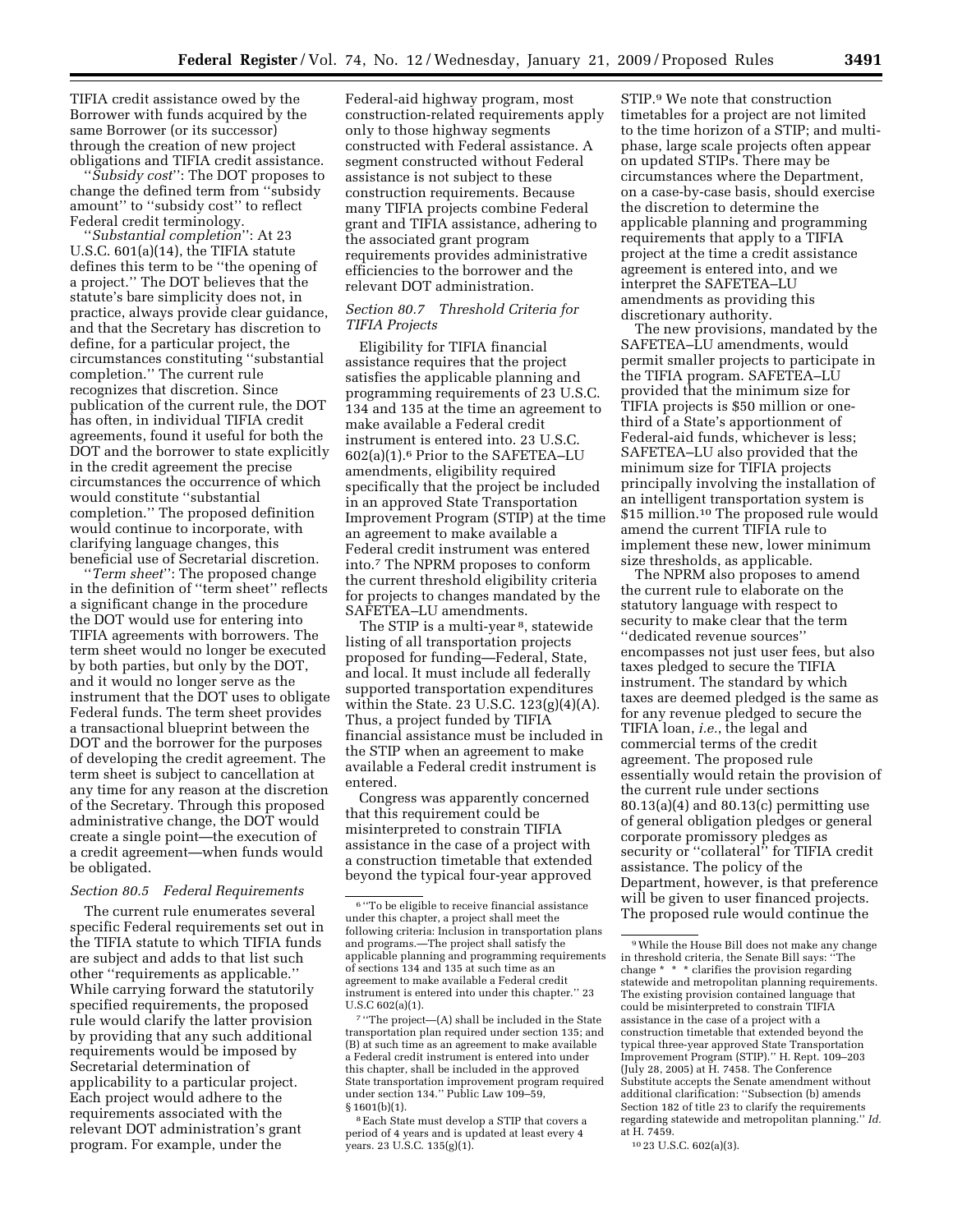current rule's bar against securing a TIFIA instrument with a pledge of Federal funds from any source, including Federal-aid reimbursements.

#### *Section 80.9 Application Process*

The NPRM proposes to re-organize the existing rule's various provisions relating to the TIFIA application and provides greater detail than the current rule about the application process.

The NPRM proposes that, prior to submission of the TIFIA application, the applicant must have submitted a letter of interest satisfactory to the DOT. Although applications would be accepted only during prescribed periods, the DOT would continue to accept letters of interest at any time.

The NPRM maintains the current rule's requirement for the DOT to publish an annual **Federal Register**  notice to solicit applications for credit assistance. In maintaining this provision, the DOT intends to return to the practice of specifying timeframes during which it will accept TIFIA applications. This use of application cycles will help DOT manage the TIFIA project pipeline and enable consistent use of the TIFIA selection criteria. This marks a departure from DOT practice since 2001 of accepting applications at any time during the year.

The NPRM proposes to add a requirement that an applicant must submit with its application a working model of the project's comprehensive plan of finance. The DOT's current practice is to ask applicants to submit such models. As many applicants consider such models proprietary in nature, the DOT has not publicly disclosed them, and the DOT will continue to treat them as confidential commercial information. Applicants should prominently mark the model as confidential and proprietary information. Having access to the models has greatly enhanced the ability of the DOT and its financial advisors to analyze and understand the plans of finance for which TIFIA assistance is sought. The DOT believes that requiring applicants to include models with their application is necessary to evaluate applications, and will ensure our continued ability to conduct appropriate analysis of plans of finance for proposed TIFIA projects.

The proposed rule would make clear that the preliminary rating opinion letters must be submitted with the application. The NPRM also proposes to include a provision that the Secretary may request such additional information as necessary to determine whether TIFIA assistance should be provided.

## *Section 80.11 Preliminary Rating Opinion Letter and Investment-Grade Rating*

We propose to add a requirement that each applicant and borrower obtain a preliminary rating opinion letter and subsequent investment-grade rating from at least two rating agencies, and seek public comment on this proposal.

We propose to add a requirement that the preliminary rating opinion letters and the subsequent ratings address the credit quality of the TIFIA instrument; *i.e.*, the preliminary rating opinion letter must address the likely rating category of the TIFIA instrument, and the borrower must obtain a rating for the TIFIA instrument when it obtains the investment-grade rating for the project obligations. The DOT already draws substantially on the credit analysis work of the rating agencies, and this requirement would assist the internal capital allocation process that results in a subsidy cost estimate for each TIFIA transaction.

To provide flexibility for a governmental agency seeking to make TIFIA assistance available to multiple potential borrowers as part of its solicitation of a private concession, the DOT is proposing to require submission of the credit ratings at a later stage in the process. In such an instance, the governmental agency must submit a TIFIA application that addresses the seven statutory criteria, and the selected concessionaire must provide the preliminary rating opinion letters with its submission of the project's finance plan.

The proposed rule would make clear that all debt senior to the TIFIA instrument must receive an investmentgrade rating, not just the senior project obligations. While the DOT accepts multi-lien debt structures, it believes that a non-investment-grade lien senior to the TIFIA lien would not comport with the legislative intent underlying the investment-grade rating requirement. Thus, the DOT considers this proposed change a clarification of the TIFIA statute's requirement.

The proposed rule would require that the borrower deliver final ratings, and other such evidence related to the most current project financial plan upon which the rating evidence is based, to the DOT *at least* two weeks before the credit agreement closing in order to give the DOT adequate time to analyze any credit issues those ratings identify. This requirement will be restated in the project term sheet.

The DOT believes that implicit in the statute's investment-grade rating provision is a requirement that the

TIFIA instrument itself attain an investment-grade rating if there are no project obligations senior to the TIFIA instrument. The statute, at 23 U.S.C. 602(b)(2)(B), imposes such a requirement with respect to the preliminary rating opinion letter. The proposed rule would make that requirement explicit for both the preliminary rating opinion letter and the investment-grade rating.

The proposed rule would elaborate and clarify the current rule's specification that all TIFIA program credit rating requirements pertain to "underlying" ratings.

#### *Section 80.13 Selection Criteria for TIFIA Projects*

As noted above, the DOT seeks comment on potential methods of incorporating benefit-cost analysis into the project selection process.

The statute prescribes eight criteria for project evaluation, without specifying any relative weighting or whether any of the criteria is mandatory. The current rule assigns weights, ranging from 5 percent to 20 percent, to each of the 8 statutory criteria. In the past, the DOT has assigned scores on a scale of zero to four to each of the eight criteria for all projects for which it has received applications and then weighted those scores to arrive at a composite score.

The NPRM proposes to make several important changes to this framework: First, a project's ''creditworthiness'' would now be evaluated separately. For every TIFIA project, the DOT analyzes the project economics and legal provisions supporting the Government's credit security. This analysis is fundamentally important and should be treated separately from the other seven statutory criteria. The proposed rule would make creditworthiness a requirement. In order for a project to be selected for TIFIA assistance under the proposed rule, the Secretary must determine that it is creditworthy. This proposed requirement that a project must be determined to be creditworthy does not mean that a project's TIFIA instrument, if subordinated to project obligations which are investment-grade itself, would be required to be investment-grade. Guidelines on how DOT will evaluate and determine creditworthiness will be published and updated regularly in the TIFIA program guidance.

In addition, should project selection and ranking continue to consist of a weighted scoring of statutory criteria, the DOT proposes to realign the weights assigned to the remaining seven criteria to match national transportation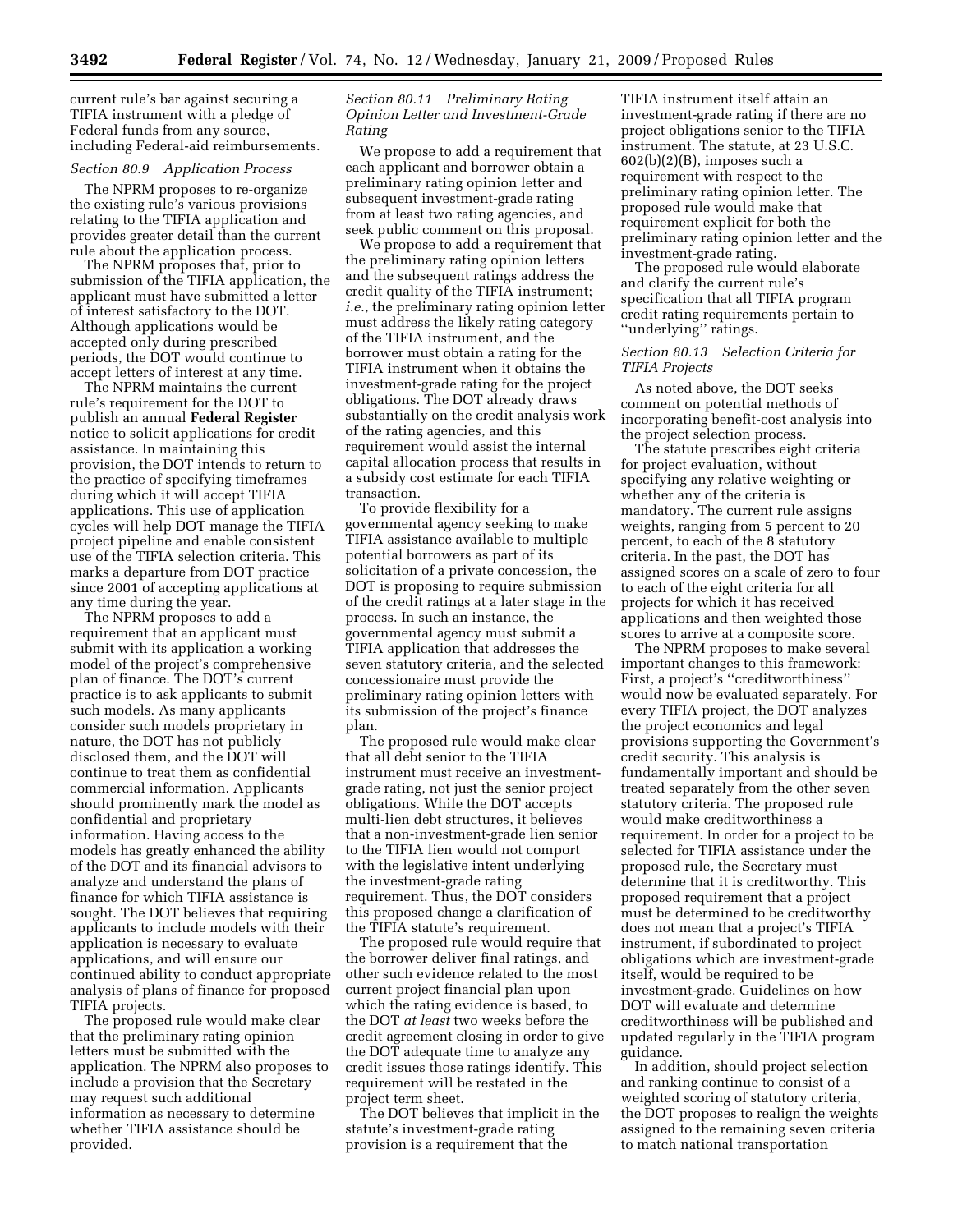policies and the goals of reducing congestion and improving system performance. Because creditworthiness would be evaluated separately, the weights attached to these criteria would be changed so that the seven weightings, as revised, would total 100 percent. The DOT retains the discretion not to advance projects that rate low in these seven criteria even if the project is creditworthy.

Under the current rule, the extent to which a project is nationally and regionally significant is weighted at 20 percent of the total score, and is scored based on the extent to which a project generates economic benefits, supports international commerce, or otherwise enhances the national transportation system. The proposed change would increase the weight to 40 percent and reorganize the evaluation factors by creating 2 subcategories, and assigning each subcategory a percentage of the total weight for this criterion. Under the proposed revision, national and regional significance would be assessed based on: (A) The ability of a project to enhance the national or regional transportation system by reducing congestion and improving overall system performance on a sustainable basis (30 percent), and (B) the extent to which the project generates economic benefits beyond those captured under (A) and furthers interstate or international commerce (10 percent).

To accommodate the increased emphasis on national and regional significance, the DOT proposes to reassign the weights given to the following criteria: Likelihood that Federal credit assistance would enable the project to proceed at an earlier date than the project would otherwise be able to proceed (5 percent; currently 12.5 percent); extent to which the project helps maintain or protect the environment (10 percent; currently 20 percent); extent to which the project uses new technologies (10 percent; currently 5 percent); and amount of budget authority required to fund the Federal credit instrument made available (10 percent; currently 5 percent). The DOT proposes to evaluate the budget authority criterion by measuring the amount of TIFIA budget authority required to fund the Federal credit instrument relative to the total project investment.

Weights for the remaining two criteria—private participation (20 percent) and reduced Federal grant assistance (5 percent)—would remain as under the current rule.

The proposed rule would clarify the DOT's preference for applications for TIFIA loan guarantees over applications

for secured loans and lines of credit. Such a preference is in accordance with Federal credit policies, as expressed in OMB Circular A–129, and is further reflected in proposed section 80.23(d)(6) below concerning refinancing of existing debt. The DOT seeks comments on how to increase the participation of private sector lenders in providing guaranteed loans consistent with the TIFIA statute and government-wide credit policy.

#### *Section 80.15 Term Sheet*

We propose to add a new section on term sheets that would make significant changes in how the DOT uses the TIFIA program term sheet and in how we obligate Federal funds for TIFIA projects.

Currently, the term sheet is a letter contract between the DOT and the borrower, and the DOT uses it to obligate budget authority. The DOT proposes to streamline loan administration and use the term sheet as an expression of the DOT's intent to proceed to negotiation of a credit agreement with the borrower. Budget authority would be obligated at the time the credit agreement is executed rather than, as is the current practice, at the time the term sheet is executed.

Because the term sheet would no longer be used to obligate current year budget authority, we propose to eliminate the ''conditional term sheet'' provided for in the current rule. To aid budgetary planning, the DOT may issue future-year term sheets which, like current-year term sheets, also would be cancellable at any time by the DOT at its own discretion.

### *Section 80.17 Interest Rate on Federal Credit Instruments*

The proposed rule contains language that would implement the TIFIA statute's various interest rate provisions. Under the amended TIFIA statute, the interest rate on both TIFIA secured loans and TIFIA lines of credit is set at the time the credit agreement is executed, and this requirement is set forth in the proposed rule. The proposed rule provides that the rate on a guaranteed loan would be negotiated between the borrower and the guaranteed lender, but in accordance with the TIFIA statute, makes such negotiated rate subject to the Secretary's approval.

The proposed rule provides, in accordance with Federal credit policies,11 that all TIFIA credit

agreements impose an interest rate penalty on outstanding loan balances in the event of a development default. DOT will publish guidelines on development default penalties in its program guidance.

The TIFIA statute specifies only a lower bound on the interest rate for a TIFIA instrument: The rate on United States Treasury securities of a similar maturity. The current rule contains no provision implementing the statute's rate-setting provisions. Under both the statute and the current rule, therefore, the DOT currently has broad discretion to set the interest rate so long as the rate is at or above the statutory minimum. In administering the TIFIA program, however, the DOT has set the rate, in all transactions to date, at the statutory minimum. As noted above, the DOT seeks comment regarding the use of its authority to charge different interest rates to different borrowers, on the basis of program policy goals and guidance in OMB Circular A–129.

The current rule is silent on the calculation method by which the statutory minimum is determined. The DOT has determined the statutory minimum for a specific transaction by reference on the closing date to the rate table, published daily by the Treasury Department, for State and Local Government Series (SLGS) securities, and we have previously noted in the TIFIA Program Guide that we use this method of determining interest rate minimums. The NPRM proposes to incorporate into the regulation the calculation method for interest rate minimums heretofore noted in the Program Guide.12

## *Section 80.19 Guaranteed Loans; Eligibility Requirements for Guaranteed Lenders*

The NPRM proposes to include a new section to provide that the terms of a guaranteed loan, including the interest rate, would be subject to approval by the Secretary. The proposed new section also specifies eligibility requirements for guaranteed lenders and would require that the Secretary approve all guaranteed lenders. Currently, eligibility standards for guaranteed lenders are set

<sup>11</sup>See section V, paragraph 4 of OMB Circular A– 129, ''Managing Federal Credit Programs'' (November 2000). This Circular is available at the

following URL: *http://www.whitehouse.gov/omb/ circulars/a129/a129rev.html.* 

<sup>12</sup>The DOT publishes detailed guidance for TIFIA borrowers in a Program Guide. The Program Guide also includes the TIFIA application form and the text of both the TIFIA statute and the TIFIA rule, and will post a form loan template. The Program Guide may be found on the TIFIA Web site at: *http://tifia.fhwa.dot.gov/.*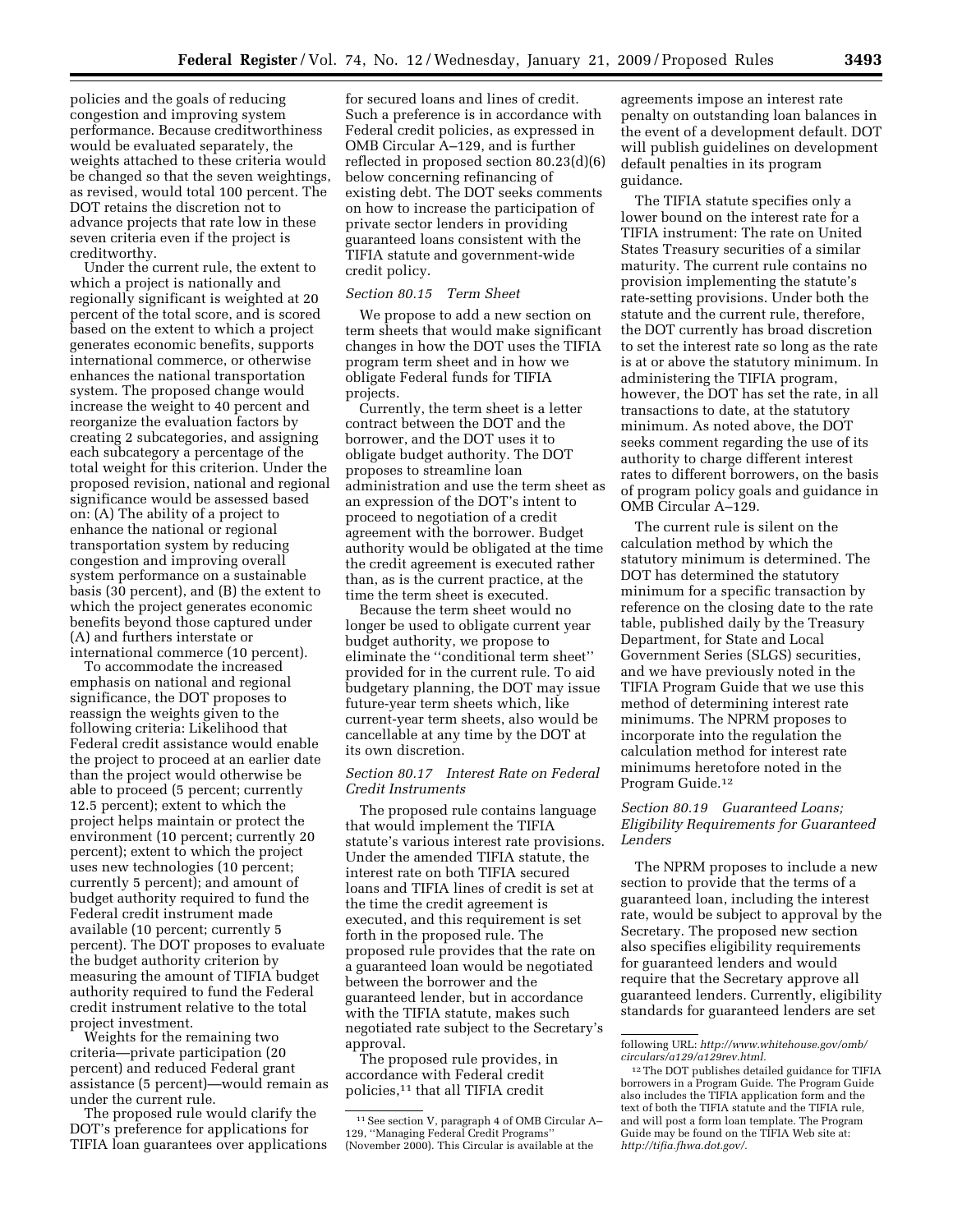forth in the TIFIA Program Guide.<sup>13</sup> The DOT believes these eligibility standards should instead be incorporated in the regulation.

# *Section 80.21 Draws on Line of Credit*

The proposed rule would move the current rule's line of credit provisions, contained in 49 CFR 80.5, into a new section with modifications to implement the changes made by the SAFETEA–LU amendments to the TIFIA statute. The proposed rule would limit draws that are made to pay debt service on project obligations to the payment of debt service on those project obligations which financed eligible project costs, and it requires that draws for the purpose of paying debt service may not be made until any capitalized interest fund is exhausted. Consistent with the changes in SAFETEA–LU, the proposed rule would make clear that a draw for payment of debt service may be made even if a debt service reserve fund is available, thereby enabling borrowers to use a line of credit to avoid the default which usually arises when a debt service reserve fund is drawn.

There would be no limitation in the amount that may be drawn under a line of credit in any one year, reflecting an amendment to the TIFIA statute.

#### *Section 80.23 Refinancing*

This proposed rule creates a new section on refinancing to implement the new TIFIA refinancing authority created by SAFETEA–LU and contained in 23 U.S.C. 603(a)(1). In addition, the current rule's provision dealing with refinancing of interim construction financing not more than one year after substantial completion is moved into this proposed new section.

SAFETEA–LU amended TIFIA to permit the use of TIFIA secured loans and loan guarantees in certain refinancing transactions. In general, the new provision authorizes the Secretary to enter into TIFIA secured loan agreements, or loan guarantee agreements, to refinance long-term project obligations, or Federal credit instruments, if such refinancing will provide additional funding capacity that will be used to fund the completion, enhancement, or expansion of a project. This proposed new section provides guidance on the types of refinancing transactions the DOT will consider for TIFIA credit assistance and specifies application requirements and certain refinancing terms that the DOT believes are consistent with Federal credit

policies. In addition, in order to minimize displacement of private sector credit markets while achieving program goals, the DOT proposes to participate in a qualified refinancing only by means of a TIFIA loan guarantee. As noted in the section 80.13 discussion above, the DOT seeks comments on how to increase the participation of private sector lenders in providing guaranteed loans consistent with the TIFIA statute and government-wide credit policy.

The DOT's new refinancing authority continues the TIFIA program's principle emphasis: Stimulating investment in new transportation infrastructure.

The DOT will require the applicant to demonstrate that the refinancing will increase available funding capacity for the completion, enhancement, or expansion of a project that qualifies for funding under 23 U.S.C. 602. The new improvement facilitated as part of the TIFIA refinancing must cost at least \$50 million (in eligible project costs) consistent with the SAFETEA–LU statutory minimum threshold for a new TIFIA project. The DOT notes that certain selection criteria tend to favor a project comprised entirely of new construction over one that includes the refinancing of existing project debt. While the new transportation project must follow the same Federal requirements as any TIFIA project, the DOT believes that an asset previously financed with the debt being refinanced under the TIFIA program is subject to those Federal requirements to which it was previously subject, including applicable Federal requirements concerning operations, maintenance, and design standards for future construction for a project receiving TIFIA refinancing assistance.

A borrower will have the flexibility to apply the proceeds of a TIFIA guaranteed loan to the refinancing, the new project, or apportion an amount to each element of the transaction. It is not required that guaranteed loan proceeds be used to build the new project. If the guaranteed loan is made available for both the refinancing and the new project, the assistance will be structured in two tranches. The proposed rule establishes a maximum maturity date of 35 years from the date the credit agreement is executed for the portion of credit assistance used for the refinancing. The maximum maturity date for the new project will be 35 years from the date of substantial completion, the same as for any new project receiving TIFIA credit assistance. In no case will the term of the loan guarantee exceed the useful life of the asset being financed.

The DOT is proposing to provide credit assistance in connection with a refinancing in an amount no greater than the eligible project costs of the new transportation investment that is facilitated through the additional funding capacity provided by the refinancing. However, to provide an incentive to the private sector to invest in transportation infrastructure, consistent with the objectives of the TIFIA program, DOT may approve an increase in this limit up to an amount equal to the amount of equity actually committed at financial close. For any refinancing transaction, the maximum amount of credit assistance is limited to 33 percent of the combined total of eligible project costs of the refunding and new project.

The DOT considers that generating new investment in transportation is the essential purpose of a TIFIA-assisted refinancing transaction. For that reason, it will require that construction of the new project commence within a reasonable period of time. This requirement will apply even if the new construction is financed from sources other than TIFIA. To ensure timely advancement and completion of project construction, the DOT will require a penalty interest rate in the guaranteed loan in the event there is a development default. Guidelines on development default penalties for refinancing transactions will be published in the TIFIA program guidance.

An applicant seeking TIFIA refinancing assistance must submit an application, including the new transportation asset construction project, using the TIFIA application form contained in the DOT's TIFIA Program Guide. The application should describe in detail the refinancing plan of finance and demonstrate that it conforms to statutory and regulatory requirements. The fee for a refinancing application is proposed to be the same as the fee for a new TIFIA project application.

## *Section 80.25 Limitations on Federal Credit Assistance*

The proposed rule would impose certain limitations on TIFIA assistance.

*Amount of credit assistance*: The current rule incorporates the statutory limitation of 33 percent of reasonably anticipated eligible project costs, and the proposed rule would retain that provision. In addition, we propose to incorporate the new statutory provision, contained in 23 U.S.C. 603(b)(2), further limiting the amount of TIFIA credit assistance to the sum of project obligations senior to the TIFIA instrument when the TIFIA instrument

<sup>13</sup>For information about the TIFIA Program Guide, see the preceding note 13 and section 80.35 of the proposed rule.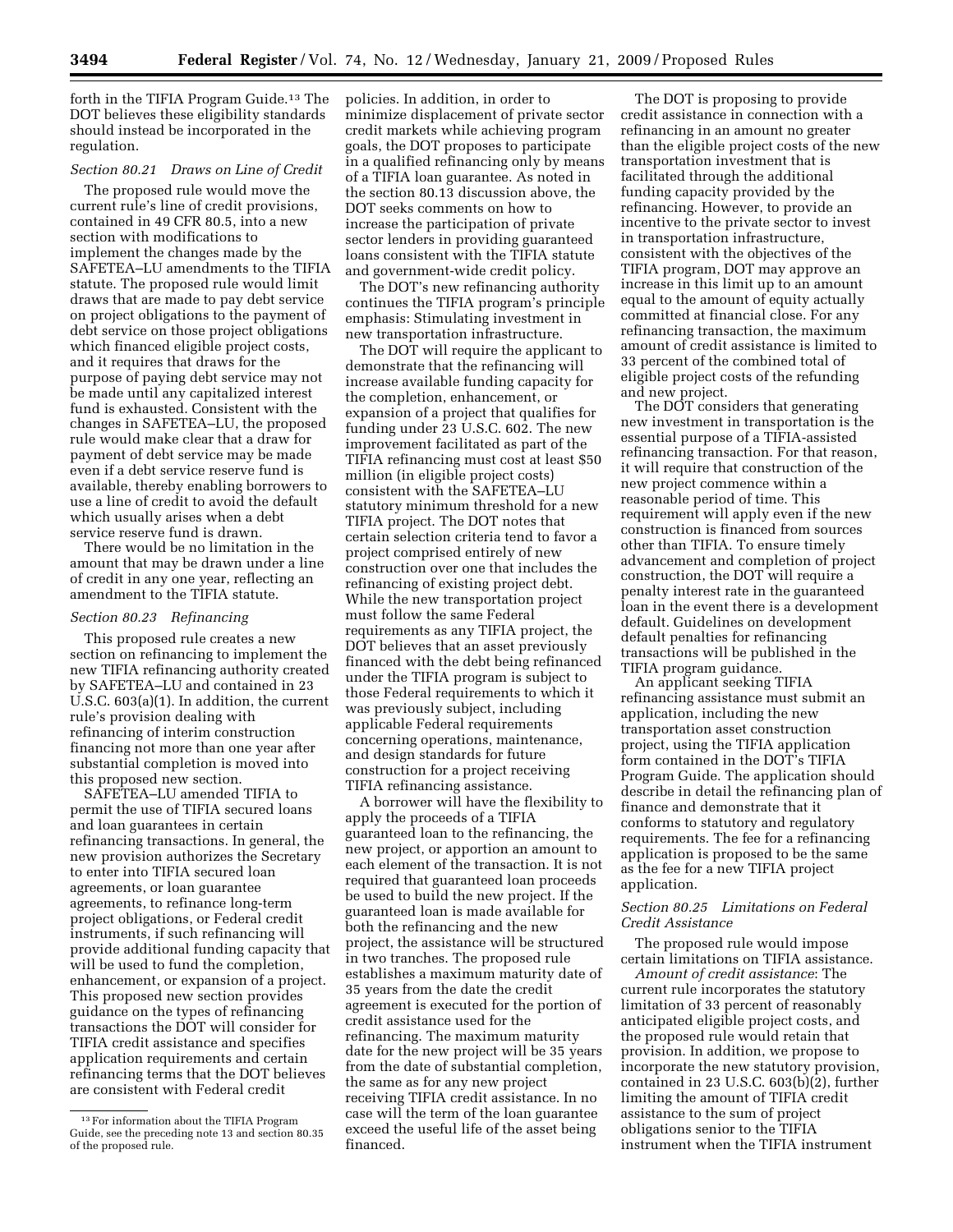does not have an investment-grade rating.

*Look-back in determining project costs*: The current rule permits costs incurred prior to submission of the TIFIA application to be included in the calculation of eligible project costs if approved by the Secretary. The proposed rule would permit costs incurred up to three years prior to the TIFIA application to be used in the calculation of eligible project costs, while allowing for further look-backs only in exceptional circumstances and if approved by the Secretary. However, the proposed rule would limit the consideration of such total costs to no more than 20 percent of total eligible project costs.

*Operating costs during construction*: The proposed rule clarifies that the operating costs of a special purpose entity formed solely to construct and operate the facility for which the TIFIA credit assistance is provided would be included in the calculation of eligible project costs. The proposed rule would limit the consideration of such total costs to no more than 5 percent of total eligible project costs.

*Lease acquisition payments or concession fees*: To be considered eligible project costs, payments to a public entity associated with the lease acquisition or concession fee must be dedicated to transportation projects eligible under title 23 or chapter 53 of title 49, United States Code. Lease acquisition payments must be part of a project in which new capital costs constitute a significant portion of project costs and represent fair market value. In other words, the concession fee, in and of itself, does not comprise an eligible project cost. In order to implement this policy, the DOT proposes to limit its consideration of such concession payments to 25 percent of total eligible project costs and seeks public comment on this proposal.

*Timing of funding of assistance*: The current rule specifies that the DOT will fund a secured loan ''based on a project's funding needs.'' In practice, the DOT has funded TIFIA loans on a reimbursement basis; *i.e.*, borrowers may draw funds only for the payment of costs already incurred. This reimbursement practice aligns TIFIA assistance with assistance provided to Federal-aid grant-funded projects. In addition, the DOT has typically included in the credit agreement a provision specifying the maximum frequency (*e.g.*, monthly or quarterly) with which draw requests can be submitted. Therefore, we propose to incorporate these practices into the regulation.

#### *Section 80.27 Credit Agreement Closing and Obligation of Funds*

The proposed new section states that obligation of Federal funds would occur at the closing of the credit agreement, thus making clear that the DOT is changing its current practice of obligating funds at the time a term sheet is executed.

## *Section 80.29 Reporting Requirements and Credit Monitoring*

The proposed rule reorganizes the current rule to consolidate within a single section all reporting and monitoring requirements. The NPRM proposes to provide that the DOT may impose, in a particular credit agreement, additional reporting requirements which it considers necessary in order to properly monitor the credit performance of the specific project.

The proposed rule moves the current rule's annual credit reporting requirement to this section. It would require borrowers to maintain a credit rating at their own expense and furnish it annually to the DOT. The current rule requires borrowers to provide ongoing credit evaluations to the DOT annually. The proposed rule makes clear that such credit evaluations must be current credit ratings. It is not the intent of this provision to require borrowers with project obligations that have published credit ratings to obtain new ratings, but rather merely to require that the borrower establish that such ratings are still in effect. Borrowers which do not have project obligations with published credit ratings, such as borrowers which use bank debt and fulfill the statutory investment-grade rating requirement by obtaining a private rating, would be required to obtain a credit rating each year.

The current rule provides that the DOT may conduct periodic financial and compliance audits of TIFIA borrowers. The proposed rule would make clear that such audits conducted by the DOT are at the borrower's expense.

#### *Section 80.31 Fees*

Consistent with section 603(b)(7), section 604(b)(9), and 605(b) of title 23, United States Code, the proposed rule identifies several fees the DOT would assess program participants to recover the program's various administrative and transactional costs. The following fees cannot be considered eligible project costs for the purpose of calculating the maximum amount of credit assistance.

The proposed rule would not specify amounts for fees that are fixed, *i.e.*, fees that are not transaction-based, namely the application fee and the servicing fee. The DOT needs to retain the flexibility to change these fixed fees from time to time, in response to changes in its own costs. Thus, rather than specify the fee amounts in the regulation, the DOT would announce changes in these fees by notice published from time to time in the **Federal Register**. A schedule of fees currently in effect will also be posted on the TIFIA Web site.

The current rule prohibits payment of the application fee or the processing fee by anyone other than the applicant. The DOT is not aware of any circumstance where such fees were not paid by the applicant or an affiliated entity; even if a third party were to pay such fees, the DOT does not believe the TIFIA program would be adversely affected. The DOT has concluded this prohibition is unnecessary, and thus proposes to eliminate it.

The NPRM proposes that the DOT would assess the following fees:

*1. Application fee*. The applicant would be required to remit the application fee with its application for TIFIA assistance. There would be a single application fee for each application, irrespective of the number of TIFIA instruments the applicant is seeking. The current rule provides that the application fee is non-refundable, and the proposed rule would leave that provision unchanged. The purpose of the application fee is to cover, in part, the DOT's cost for outside consulting services engaged to assist in reviewing the application. The amount of the application fee will be posted on the TIFIA Web site. The DOT may change the amount of the application fee from time to time, and will publish these changes in the **Federal Register** and post on the TIFIA Web site. The application fee is not considered an eligible project cost for the purpose of calculating the maximum amount of credit assistance.

*2. Subsidy fee*. As authorized by section  $603(b)(7)$  and section  $604(b)(9)$ of Title 23, United States Code, the current rule, in section 80.17(c), permits the payment of a supplemental fee to reduce the subsidy cost of a project. The proposed rule would identify this as a ''subsidy fee'' and restate the current rule's language. If, in any given year, there is insufficient budget authority to fund the credit instrument for a qualified project that has been selected to receive assistance under TIFIA, the DOT and the approved applicant may agree upon a supplemental fee to be paid by or on behalf of the approved applicant at the time of execution of the term sheet to reduce the subsidy cost of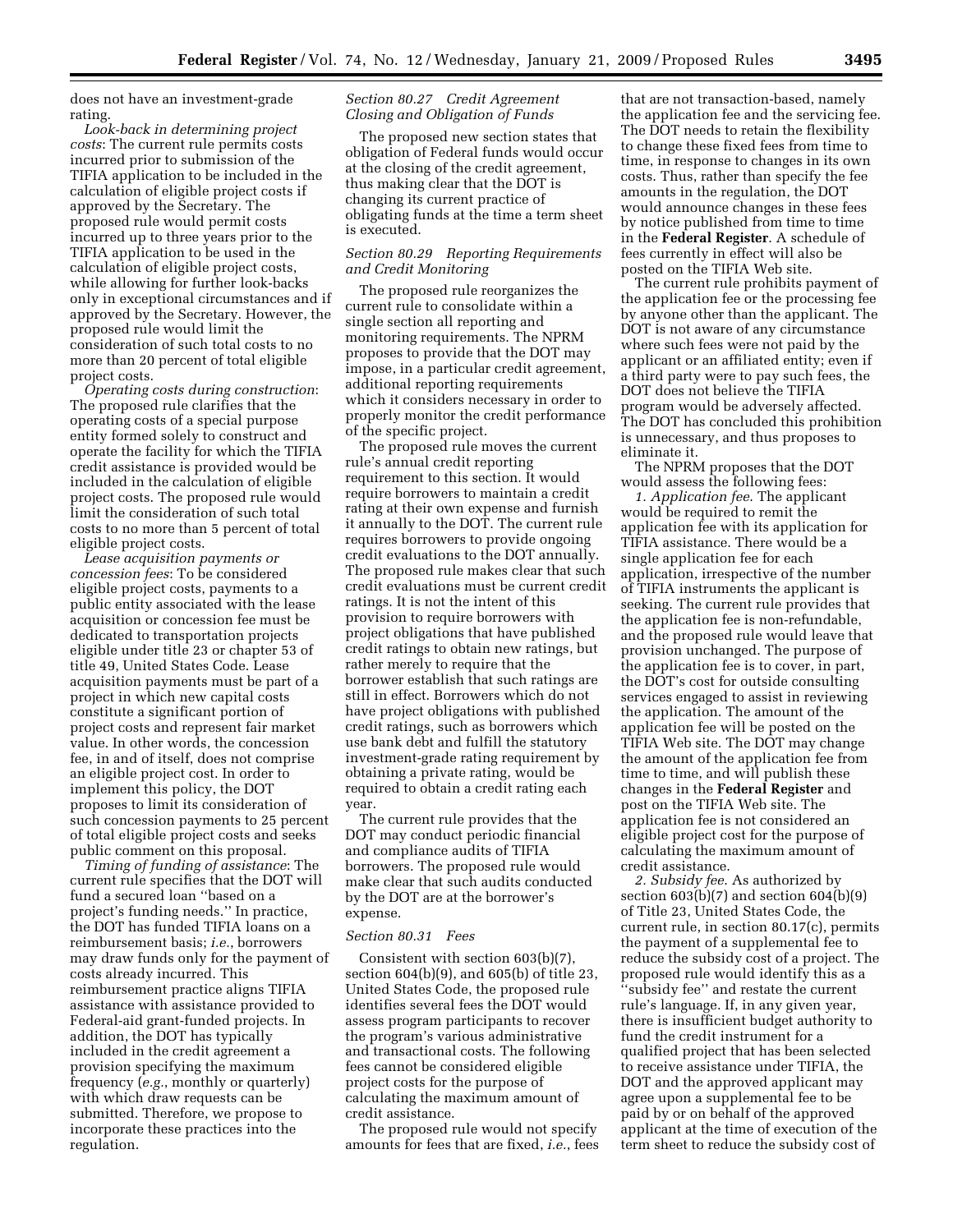that project. Although such a fee has yet to be imposed, the DOT anticipates use of this provision as the demand for TIFIA assistance increases. The subsidy fee is not considered an eligible project cost for the purpose of calculating the maximum amount of credit assistance.

*3. Transaction fee*. The transaction fee would be a one-time fee, set at an amount sufficient to reimburse the DOT for the actual costs, other than Federal employee costs, incurred in evaluating the application and negotiating the credit agreement. Such costs consist principally of fees the DOT pays to its consultants and outside legal advisors. The transaction fee would be due at closing of the credit agreement or within 30 days of financial close as specified in the credit agreement. The proposed rule provides that the transaction fee would be an obligation of the applicant, payable irrespective of whether or not the credit agreement was ever executed. The transaction fee is not considered an eligible project cost for the purpose of calculating the maximum amount of credit assistance.

*4. Servicing fee*. The DOT would assess the servicing fee annually in accordance with section 605(b)(1)(B) of SAFETEA–LU. There would be a servicing fee for each credit instrument so that a single borrower could be assessed more than one servicing fee. The servicing fee would offset, in part, the DOT's costs in servicing its portfolio of TIFIA loans. The amount of the servicing fee will be posted on the TIFIA Web site. The DOT may change the amount of the servicing fee from time to time, and will publish these changes in the **Federal Register** and

post on the TIFIA Web site. The servicing fee is not considered an eligible project cost for the purpose of calculating the maximum amount of credit assistance.

*5. Monitoring fee*. The DOT would include in each credit agreement a provision obligating the borrower to reimburse the DOT for costs incurred in connection with monitoring the credit performance of a project, the enforcement of credit agreement provisions, amendments to the credit agreement and related documents, and other performance-related activities in accordance with section 603(b)(7) of SAFETEA–LU. The monitoring fee is not considered an eligible project cost for the purpose of calculating the maximum amount of credit assistance.

The proposed rule provides that the DOT would seek administrative offset to recoup the above fees in the event the applicant or borrower fails to pay them.

#### *Section 80.33 Use of Administrative Offset*

The proposed rule carries forward the current rule's provision making clear that the DOT does not intend to recoup by means of administrative offset losses incurred through TIFIA credit instruments except under circumstances relating to fraud, misrepresentation, false claims or similar acts. It clarifies the DOT's intent, as stated in the rule, to recover through administrative offset any fees assessed under the TIFIA program and not paid.

#### *Section 80.35 Program Guide; TIFIA Web site*

The proposed rule would establish a new section advising those interested in

the TIFA program of the TIFIA Program Guide and the TIFIA Web site (*http:// tifia.fhwa.dot.gov*). The proposed new section would be informational only, intended to notify the public of where to find additional program information, including information relating to a fee schedule.

## *Section 80.37 Applicant Information Requirements*

The proposed rule would establish a new section addressing certain requirements that apply to all recipients of Federal assistance, including entities receiving credit assistance. First, an applicant must obtain a Data Universal Number System (DUNS) number. The DUNS number, which is a unique ninecharacter number that identifies an organization, is a tool used by the Federal Government to track how Federal money is distributed. Second, an applicant must register with the Central Contractor Registration (CCR). The Federal Government requires that Federal agencies collect certain information from recipients of Federal assistance. This information is collected through the CCR system, which is the primary registrant database for the Federal Government. Registration in the CCR requires a DUNs number.

#### **Distribution and Derivation Tables**

For ease of reference, distribution and derivation tables are provided for the current sections of the proposed rule as follows.

# DERIVATION TABLE

| New section                                                  | Old section                                                                                                                                                                                                                                                |
|--------------------------------------------------------------|------------------------------------------------------------------------------------------------------------------------------------------------------------------------------------------------------------------------------------------------------------|
| 80.1<br>80.3<br>80.3<br>80.3<br>80.3<br>80.3<br>80.3<br>80.3 | 80.1.<br>80.3 Administrative offset.<br>None.<br>None.<br>Conditional term sheet.<br>80.3<br>Credit Agreement.<br>80.3<br>80.3<br>None.<br>80.3<br>Eligible project costs.<br>80.3 Federal credit instrument.<br>None.<br>80.3<br>Investment-grade rating. |
|                                                              | 80.3<br>Lender.<br>80.3<br>Line of credit.<br>80.3<br>Loan guarantee.                                                                                                                                                                                      |
|                                                              | 80.3 Local servicer.<br>None.<br>80.3 Obligor.<br>None.                                                                                                                                                                                                    |
| 80.3                                                         | Project.<br>80.3<br>Project obligation.<br>80.3<br>80.3<br>Project sponsor.<br>80.3 Rating agency.<br>None.                                                                                                                                                |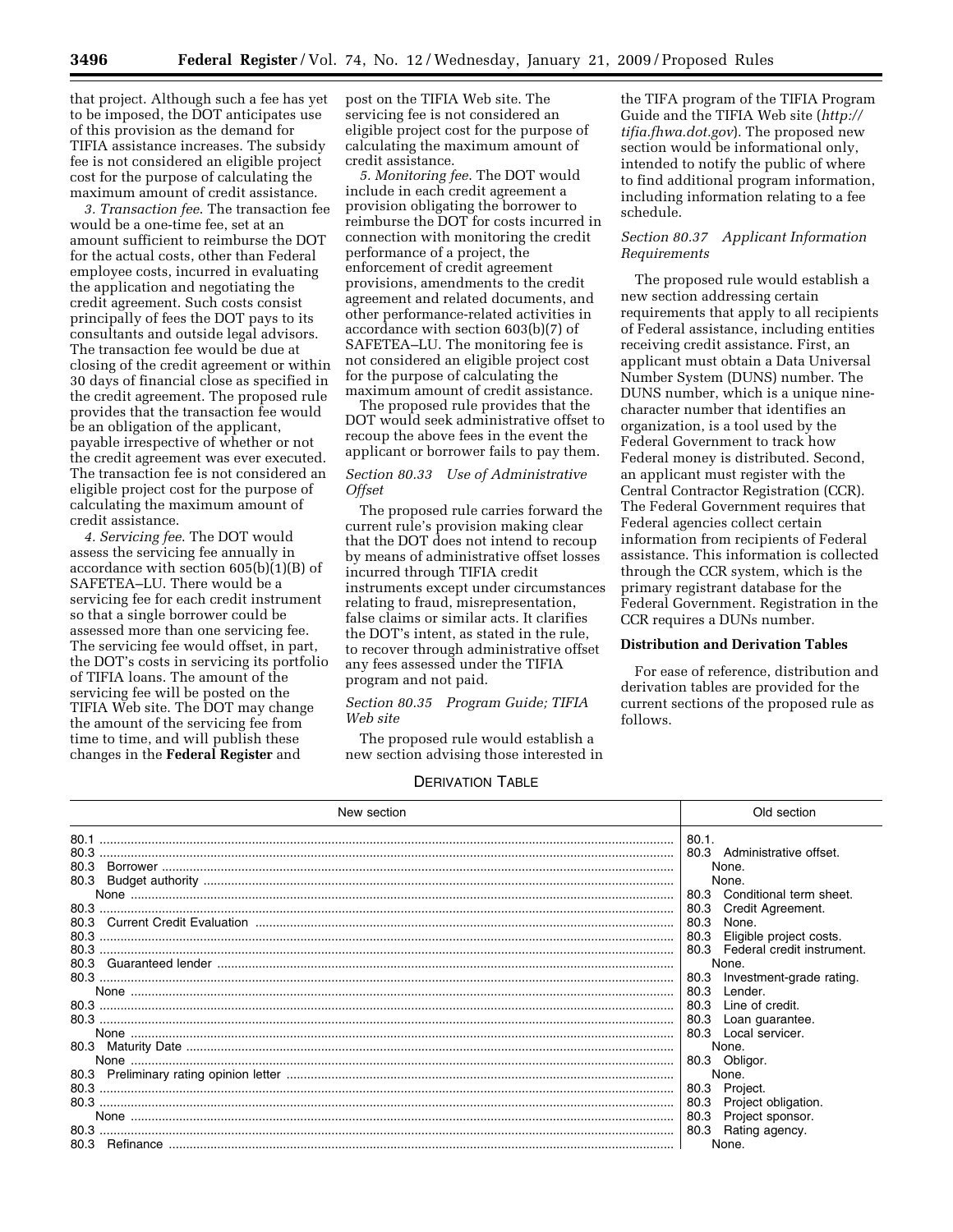# **DERIVATION TABLE-Continued**

| New section | Old section                                            |
|-------------|--------------------------------------------------------|
|             | None.                                                  |
|             | 80.3 Secured Ioan.<br>80.3 State.                      |
|             | 80.3 Subsidy amount.                                   |
|             | 80.3<br>Substantial completion.<br>Term sheet.<br>80.3 |
|             | 80.3 TIFIA.                                            |
|             | $80.3(a)$ –(e).<br>$80.13(a)$ .                        |
|             | $80.13(a)(1)$ and $(a)(5)$ .                           |
|             | $80.13(a)(3)$ .<br>$80.13(b)$ .                        |
|             | $80.13(a)(4)$ .                                        |
|             | $80.13(c)$ .<br>80.7(d) Added to new section.          |
|             | None.                                                  |
|             | $80.7(b)$ .<br>$80.7(b)(1)$ .                          |
|             | None.                                                  |
|             | $80.7(b)(1)$ .<br>$80.7(b)(2)$ .                       |
|             | $80.7(b)(3)$ .<br>$80.7(b)(4)$ .                       |
|             | $80.7(b)(5)$ .                                         |
|             | None.<br>None.                                         |
|             | None.                                                  |
|             | $80.7(c)$ .<br>$80.11(a)$ .                            |
|             | None.                                                  |
|             | None.<br>$80.11(b)$ .                                  |
|             | None.                                                  |
|             | None.<br>None.                                         |
|             | $80.11(c)$ .                                           |
|             | $80.15(a)(2)$ .<br>$80.15(a)$ .                        |
|             | $80.15(a)(1)$ .                                        |
|             | $80.15(a)(3)$ .<br>$80.15(a)(4)$ .                     |
|             | $80.15(a)(5)$ .<br>$80.15(a)(6)$ .                     |
|             | $80.15(a)(7)$ .                                        |
|             | $80.15(a)(8)$ .<br>$80.15(c)$ .                        |
|             | $80.5(d)(1)$ through $(d)(2)$ .                        |
|             | None.<br>None.                                         |
|             | $80.5(e)$ .                                            |
|             | $80.5(c)$ .<br>None.                                   |
|             | $80.5(a)$ .                                            |
|             | None.<br>$80.5(b)$ .                                   |
|             | None.                                                  |
|             | None.<br>None.                                         |
|             | $80.5(q)$ in part.                                     |
|             | None.<br>None.                                         |
|             | $80.13(a)(1)$ .                                        |
|             | $80.5(f)$ .<br>$80.11(b)$ .                            |
|             | None.                                                  |
|             | $80.5(d)(2)$ .<br>80.19.                               |
|             | $80.11(d)$ .                                           |
|             | 80.19 First sentence.<br>None.                         |
|             | 80.19 Second sentence.                                 |
|             | 80.19(d) Last sentence.                                |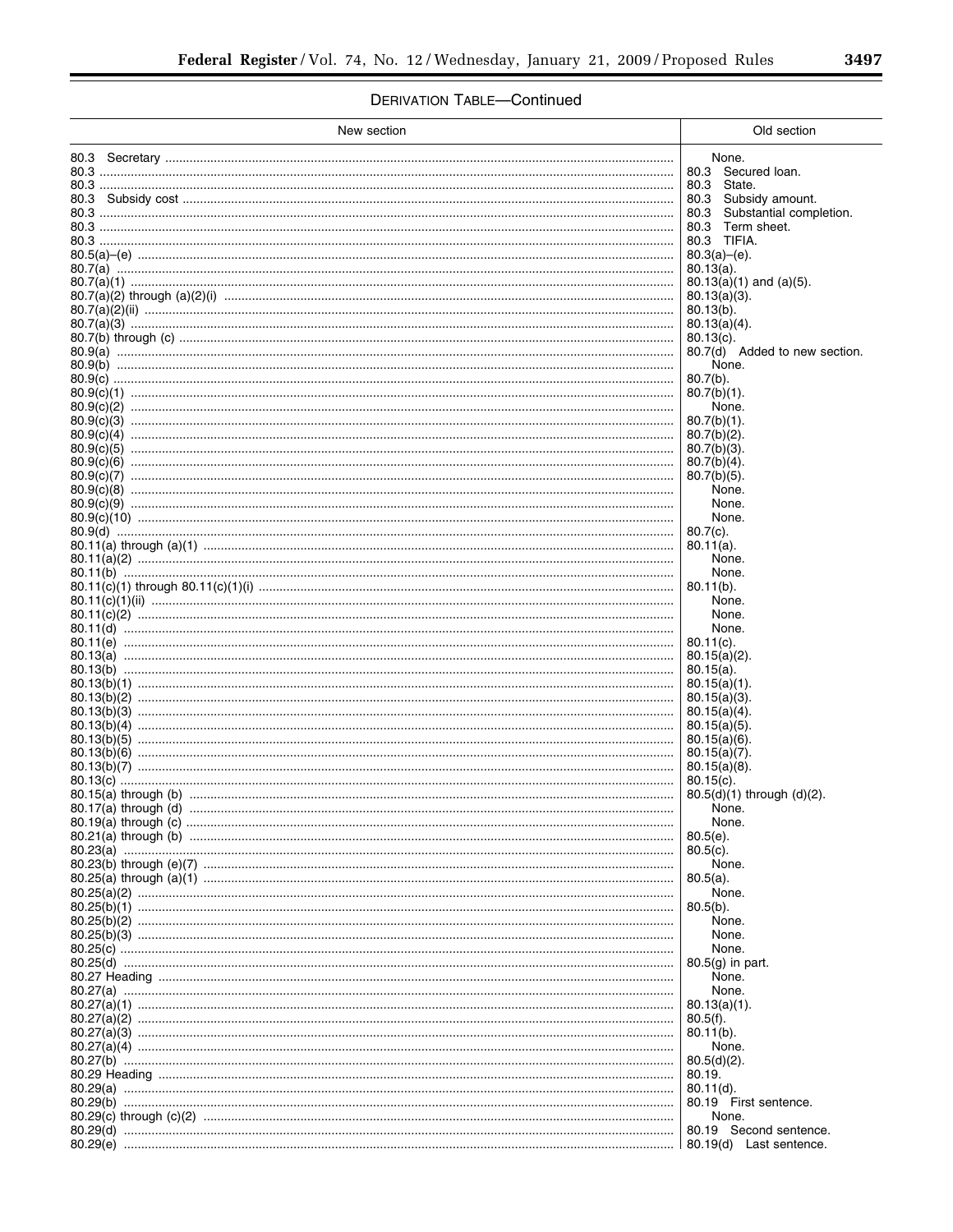# **DERIVATION TABLE-Continued**

| New section                                                                                          | ∩ld section                                                              |
|------------------------------------------------------------------------------------------------------|--------------------------------------------------------------------------|
| 80.31<br>Heading<br>80.31<br>80.31(a)<br>80.31<br>80.31<br>80.31<br>80.31<br>80.33<br>80.35<br>80.37 | 80.17<br>None.<br>80.<br>7(a)<br>80.<br>None.<br>80.21<br>None.<br>None. |

# **DISTRIBUTION TABLE**

| Old section Part 80                                       | New section Part 80                                      |
|-----------------------------------------------------------|----------------------------------------------------------|
|                                                           | Heading text unchanged.<br>80.1                          |
|                                                           | 80.1<br>Revised.                                         |
|                                                           | 80.3 Heading text unchanged.                             |
|                                                           | Revised.                                                 |
|                                                           | Borrower replaced obligor; definition revised.<br>80.3   |
|                                                           | Budget authority added.<br>80.3                          |
|                                                           | 80.3<br>Removed.                                         |
|                                                           | 80.3 Revised.                                            |
|                                                           | 80.3<br>Current Credit Evaluation added.                 |
|                                                           | 80.3<br>Revised.                                         |
|                                                           | 80.3 Revised.                                            |
|                                                           | 80.3 Guaranteed lender replaces lender.                  |
|                                                           | 80.3 Revised.                                            |
|                                                           | Removed, replaced by Guaranteed lender.                  |
|                                                           | 80.3<br>Revised.                                         |
|                                                           | 80.3 Revised.                                            |
|                                                           | 80.3 Removed.                                            |
|                                                           | 80.3 Maturity date added.                                |
|                                                           | Removed, replaced by Borrower.                           |
|                                                           | 80.3 Preliminary rating opinion letter added.            |
|                                                           | 80.3 Revised.                                            |
|                                                           | 80.3 Revised.                                            |
| Project sponsor ……………………………………………………………………………………………       | 80.3 Removed.                                            |
|                                                           | 80.3 Revised.                                            |
|                                                           | 80.3 Refinance added                                     |
|                                                           | 80.3<br>Secretary added.                                 |
|                                                           | 80.3 Revised.                                            |
|                                                           | "States"capitalized.<br>80.3                             |
|                                                           | Changed to Subsidy cost.<br>80.3                         |
|                                                           | 80.3<br>Revised.                                         |
|                                                           | 80.3 Revised.                                            |
|                                                           | 80.3 Revised.                                            |
|                                                           | 80.25 Heading redesignated and revised.                  |
|                                                           | 80.25(a) through (a)(1) Redesignated and revised.        |
|                                                           | $80.25(a)(2)$ Added.                                     |
|                                                           | Redesignated and revised.<br>80.25(b)(1)                 |
|                                                           | $80.25(b)(2)$ Added.                                     |
|                                                           | 80.25(b)(3) Added.                                       |
|                                                           | 80.23(a) Redesignated and revised.                       |
| 80.5(d)(1) through (d)(2) ………………………………………………………………………………… | 80.15(a) through (b) Conditional term sheet deleted; re- |
|                                                           | designated and revised with regard to term sheet.        |
|                                                           | 80.21(a) through (b) Redesignated and revised.           |
|                                                           | 80.27(a)(2) Redesignated and revised.                    |
|                                                           | 80.25(c) Added.                                          |
|                                                           | 80.25(d) Redesignated and revised.                       |
|                                                           | 80.9 Heading redesignated.                               |
|                                                           | Removed.                                                 |
|                                                           | 80.9(a) Added; language from 80.7(d) incorporated.       |
|                                                           | 80.9(b) Added.                                           |
|                                                           | 80.9(c)<br>Redesignated and revised.                     |
|                                                           | $80.9(c)(1)$ and $(c)(3)$ Redesignated and revised.      |
|                                                           | 80.9(c)(2)<br>Added.                                     |
|                                                           | 80.9(c)(4)<br>Redesignated and revised.                  |
|                                                           | 80.9(c)(5)<br>Redesignated and revised.                  |
|                                                           | 80.9(c)(6)<br>Redesignated and revised.                  |
|                                                           | Redesignated and revised.<br>80.9(c)(7)                  |
|                                                           |                                                          |

Ξ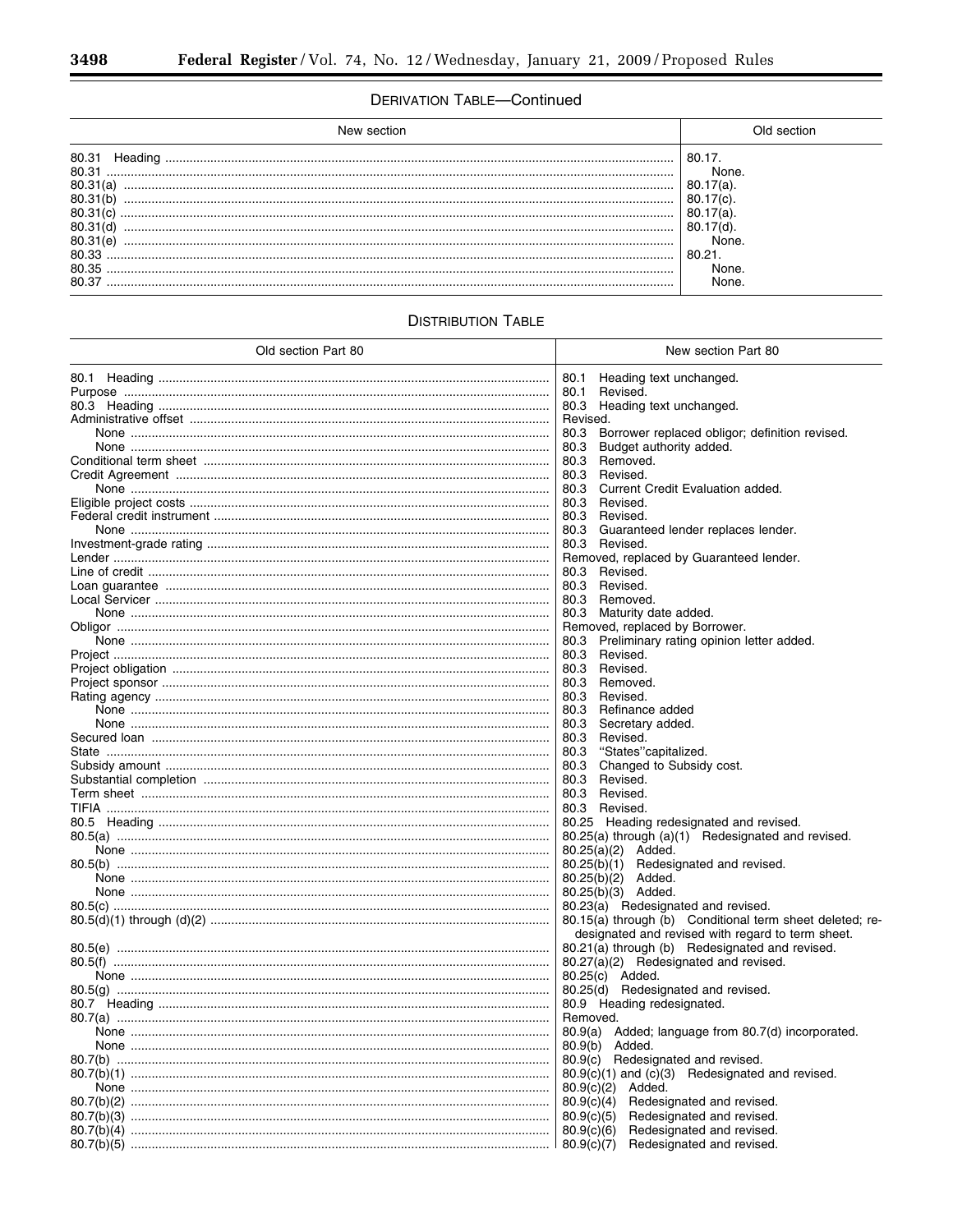# **DISTRIBUTION TABLE-Continued**

| Old section Part 80                                                | New section Part 80                                                                                                                                                                           |
|--------------------------------------------------------------------|-----------------------------------------------------------------------------------------------------------------------------------------------------------------------------------------------|
|                                                                    | 80.9(d)<br>Redesignated and revised.<br>80.9(a) Language incorporated.<br>80.5 Redesignated and heading text unchanged.<br>80.5 Redesignated and revised.                                     |
|                                                                    | 80.5(a) Redesignated and revised.<br>80.5(b) through (d) Redesignated and text unchanged.<br>80.5(e) Redesignated.<br>80.11 Heading revised.                                                  |
|                                                                    | 80.11(a) through (a)(1) Revised.<br>80.11(a)(2) Added.<br>80.11(b) Added.<br>80.11(c)(1) through (c)(1)(i) Redesignated and revised.                                                          |
|                                                                    | 80.11(c)(1)(ii) Added.<br>80.11(c)(2) Added.<br>80.11(d) Added.<br>80.11(e) Redesignated and revised.                                                                                         |
|                                                                    | Redesignated and revised.<br>80.29(a)<br>80.7 Redesignated and heading revised.<br>80.7(a) Redesignated and revised.<br>80.7(a)(1) Redesignated and revised.<br>Removed.                      |
|                                                                    | 80.7(a)(2)(i) Redesignated and revised.<br>80.7(a)(3) Redesignated and revised.<br>80.7(a)(1) Redesignated and revised.<br>80.7(a)(2)(ii) Redesignated and revised.                           |
|                                                                    | 80.7(b) through (c) Redesignated and revised.<br>80.13 Redesignated and heading revised.<br>80.13(b) Redesignated and revised.<br>80.13(b)(1) Redesignated                                    |
|                                                                    | 80.13 Redesignated and revised.<br>80.13(b)(2) Redesignated and revised.<br>80.13(b)(3)<br>Redesignated and revised.<br>80.13(b)(4)<br>Redesignated and revised.                              |
|                                                                    | Redesignated and revised.<br>80.13(b)(5)<br>80.13(b)(6)<br>Redesignated and revised.<br>80.13(b)(7) Redesignated.<br>80.11(a) Redesignated and revised.<br>80.13(c) Redesignated and revised. |
|                                                                    | 80.31 Redesignated and revised.<br>80.31 Added.<br>80.31(a) and (c) Redesignated and revised.<br>Removed.                                                                                     |
| 80.19 Heading ……………………………………………………………………………………………                  | 80.31(b)<br>Redesignated.<br>Redesignated and revised.<br>80.31(d)<br>80.29 Redesignated and revised.                                                                                         |
| 80.19<br>80.19                                                     | 80.29(c)(1) through (c)(2) Added.<br>80.29(d) Redesignated and revised.<br>80.29(e)<br>Redesignated and revised.                                                                              |
| 80.21<br>80.5(d)(1) through (d)(2) ………………………………………………………………………………… | 80.33 Redesignated.<br>80.33 Redesignated and revised.<br>8015 New heading added.<br>80.15(a) through (b) Redsignated and revised.                                                            |
|                                                                    | 80.17 New heading added.<br>80.17(a) through (d) Added.<br>80.19 New heading added.<br>80.19(a) through (c) Added.<br>80.21 New heading added                                                 |
|                                                                    | 80.21(a) through (b) Redesignated and revised.<br>80.23 New heading added.<br>80.23(a) Redesignated and revised.                                                                              |
|                                                                    | $80.23(b)$ through $(e)(7)$ Added.<br>80.27 New heading added.<br>80.27(a) Added<br>80.27(a)(1)<br>Redesignated and revised.                                                                  |
| 80.5(d)(1) through (d)(2) …………………………………………………………………………………          | 80.27(a)(2)<br>Redesignated and revised.<br>80.27(a)(3)<br>Redesignated and revised.<br>$80.27(a)(4)$ Added.<br>80.27(b) Redesignated and revised.                                            |
|                                                                    | 80.35 New heading added.<br>80.35(a) through (c) Added.                                                                                                                                       |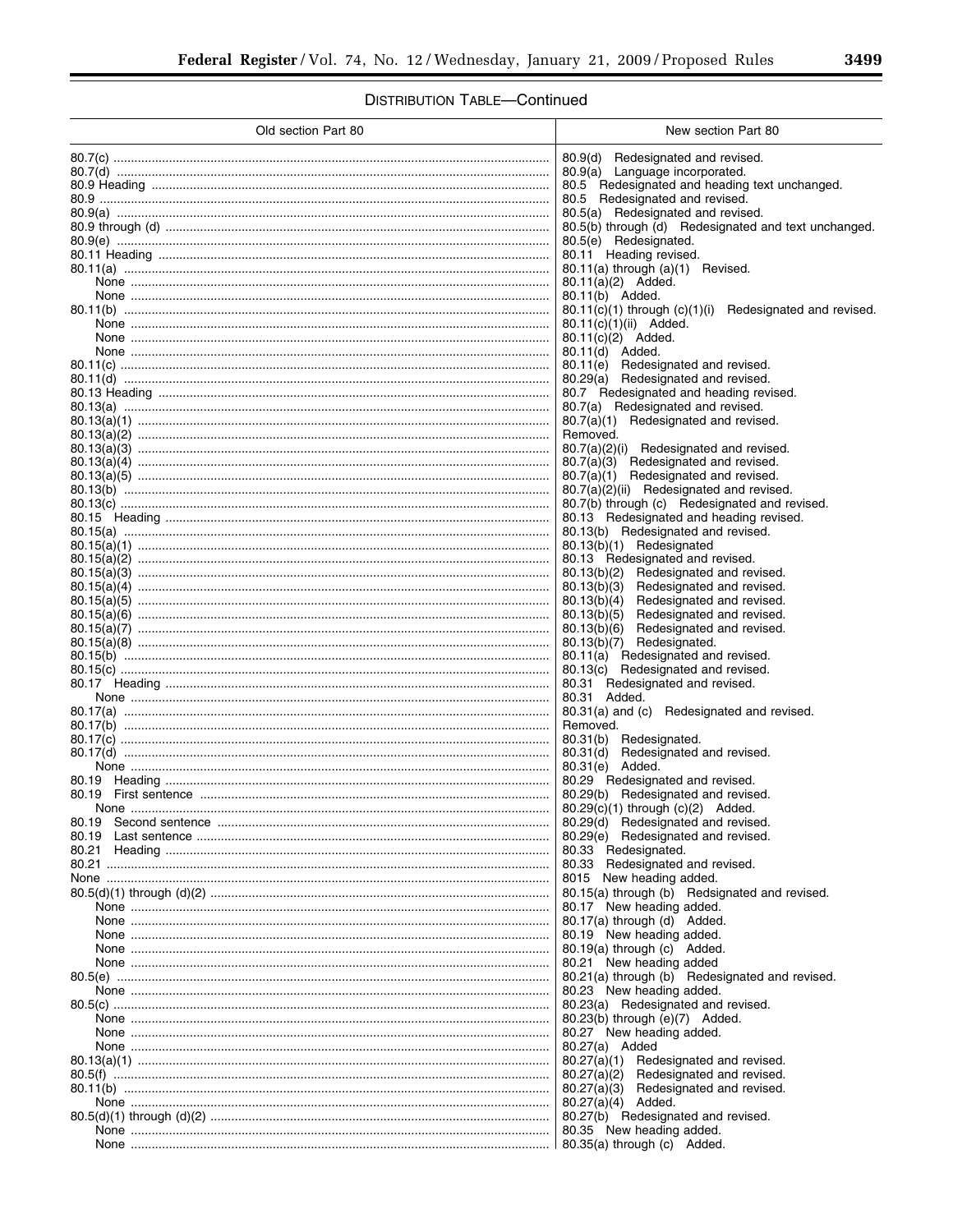# DISTRIBUTION TABLE—Continued

| Old section Part 80 | New section Part 80 |
|---------------------|---------------------|
| None                | 80.3                |
|                     | Added.              |

## **Rulemaking Analyses and Notices**

All comments received before the close of business on the comment closing date indicated above will be considered and will be available for examination in the docket at the above address. Comments received after the comment closing date will be filed in the docket and will be considered to the extent practicable. In addition to late comments, the DOT will also continue to file relevant information in the docket as it becomes available after the comment period closing date, and interested persons should continue to examine the docket for new material. A final rule may be published at any time after close of the comment period.

## **Executive Order 12866 (Regulatory Planning and Review) and U.S. DOT Regulatory Policies and Procedures**

The DOT has determined preliminarily that this action would be an economically significant regulatory action within the meaning of Executive Order 12866, and that it would it be significant within the meaning of Department of Transportation regulatory policies and procedures because it implements important changes made to statutory law and makes a number of substantive changes to the current TIFIA regulation. Our determination is based on the activity to date of the program, which has had an annual effect on the economy of \$100 million or more.

This action proposes to update and streamline the DOT's regulation on Credit Assistance for Surface Transportation Projects. It implements the changes SAFETEA–LU made to the TIFIA statute, and reorganizes the current rule to make it more comprehensible to users.

As of May 2008, the TIFIA program has provided approximately \$4.8 billion in Federal credit assistance which has supported an aggregate of \$18.6 billion in combined public and private sector capital investment, at a budgetary cost of approximately \$346 million.

The proposed regulation would affect only those entities that elect to apply for TIFIA assistance and are selected to receive a Federal credit instrument. It would not impose any direct costs on non-participants.

Recognizing the significant impact of this program, SAFETEA–LU directed the Secretary of Transportation to

submit biannually to Congress a report summarizing the financial performance of the projects receiving assistance under the TIFIA credit program. Two reports have been submitted to date, and a June 2008 report was recently submitted. The June 2006 report briefly updates financial information originally presented in the Department's comprehensive June 2002 report to Congress.14

The DOT and industry research has indicated that there are economic productivity gains to be derived from efficient capital investment in surface transportation facilities. According to a 2005 GAO report, ''[t]ransportation improvements also lead to increased productivity and economic growth, through improving access to goods and services for businesses and individuals and increasing the geographic size of potential labor pools for employers and potential jobs for individuals.'' 15 This GAO report cited a September 2003 study, which estimated that average annual returns on highway investment of approximately 14 percent between 1990 and 2000.16 The DOT continues research, updating the returns on highway capital investment for 2000– 2005. Preliminary results show positive returns but lower than the 1990–2000 time period. TIFIA can serve to efficiently allocate public and private investment in surface transportation infrastructure and encourage depoliticizing investments. In addition to the direct returns it produces, transportation capital investment typically generates spillover benefits, which may yield financial and nonfinancial benefits, such as reduced pollution, increased safety, improved international competitiveness, and enhanced accessibility.

Just as transportation investment produces benefits, failure to invest results in cost increases. According to the DOT, ''transportation system congestion is one of the single largest

threats to our nation's economic prosperity and way of life.'' 17 In 2003, Americans lost 3.7 billion hours and 2.3 billion gallons of fuel due to traffic jams, resulting in an estimated cost of \$200 billion per year.18 According to the Texas Transportation Institute, ''The solutions to this problem will require commitment by the public and by national, state and local officials to increase investment levels and identify projects, programs and policies that can achieve mobility goals."<sup>19</sup>

According to a recent study by the American Association of State Highway and Transportation Officials (AASHTO), the U.S. population will grow at a more rapid pace in the next 50 years than during the previous 50 years when the nation's modern highway system was first being constructed. As a result of this growth, the number of vehicles on U.S. highways, estimated at 246 million in 2007 (compared to 65 million cars and trucks in 1955), could rise to nearly 400 million by 2055. The AASHTO report also estimated that between 2004 and 2035 truck tonnage could increase 114 percent and rail tonnage could increase 63 percent; truck traffic, measured in trucks per day, per mile, is expected to more than double in the same period.20

The TIFIA program was established to provide fractional credit assistance to major transportation infrastructure projects—such as highway, transit, passenger rail, certain freight facilities, and certain port projects—that have the potential of generating substantial economic benefits both regionally and nationally. In many cases, such projects are capable of being supported through direct user charges or dedicated revenue streams that can be used to access private capital and other non-Federal funding sources. The TIFIA program is designed to fill market gaps through providing supplemental and/or subordinate capital to such projects,

<sup>14</sup>These reports to Congress are available on the TIFIA Web site: *http://tifia.fhwa.dot.gov*.

<sup>15</sup> Government Accountability Office, *Highway and Transit Investments: Options for Improving Information on Projects' Benefits and Costs and increasing Accountability for Results* (GAO)–05– 172), Washington, DC, January 2005.

<sup>16</sup>Theofanis P. Mamuneas and M. Ishaq Nadiri, ''Production, Consumption and the rates of Return to Highway Infrastructure Capital,'' (September 2003).

<sup>17</sup>See *http://www.fightgridlocknow.gov*. 18United States Department of Transportation, *http://www.fightgridlocknow.gov*.

<sup>19</sup> ''Urban Traffic Congestion Costs the USA \$63 Billion per Annum,'' September 14, 2004, Texas Transportation Institute. (*http:// www.citymayors.com/transport/ congestion*\_*usa.html*;).

<sup>20</sup> ''Transportation Investment in our Future Needs of the U.S. Transportation System'' by the American Association of State Highway and Transportation Officials, *http:// www.transportationl.org/tiflreport/*, March 2007.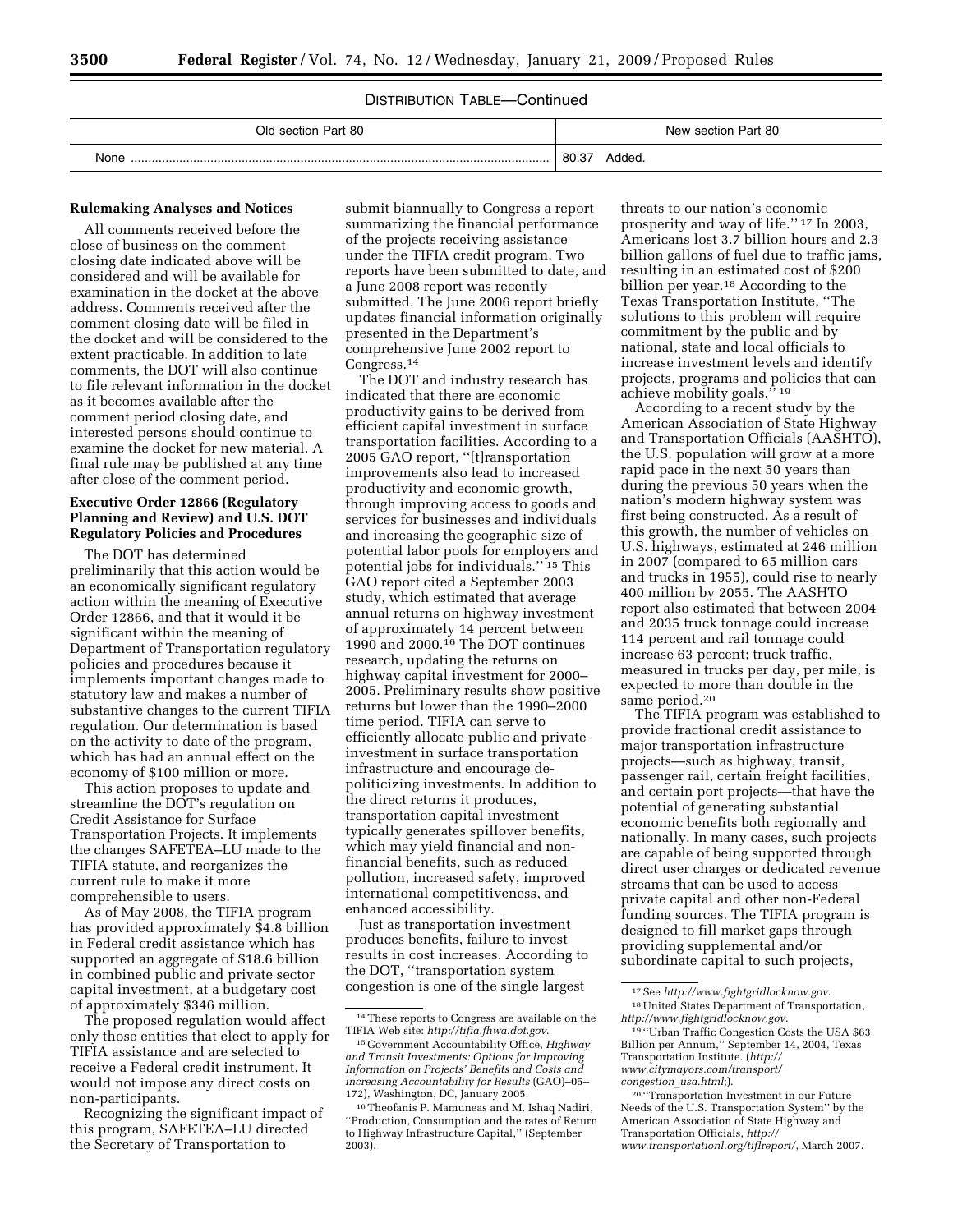facilitating access to the capital markets or other financing sources for the majority of project funding needs. Through the TIFIA program's leverage of limited Federal funds with private capital, these capital-intensive projects can be advanced without displacing smaller, more traditional grantsupported projects. Federal risk exposure is mitigated by substantial coinvestment from non-Federal parties and the use of objective, market-based credit evaluation criteria.

Through SAFETEA–LU, Congress authorized \$122 million for each Federal Fiscal Year (FFY) from 2005 through 2009. Under TEA–21, Congress had authorized up to a total of \$530 million for FFY 1999 through FFY 2003. These funds pay the subsidy cost to the Federal Government of providing credit assistance, and are available until expended by the DOT or reprogrammed by Congress. Based on experience, this funding amount can support more than \$2 billion of average annual credit assistance. Under the terms of the legislation, the Federal share is limited to 33 percent of total eligible project costs. In many cases, however, the actual share of TIFIA assistance is considerably less. For example, the average request for TIFIA assistance by applicants to the TIFIA program between October 1998 and March 2007 was approximately 26 percent of total project cost.

Under the Federal Credit Reform Act of 1990 (FCRA), the amount of budget authority necessary to support a Federal credit instrument depends upon the subsidy cost (i.e., the estimated present value cost of estimated losses that will be incurred as a result of defaults, net of any fee income or recoveries on default). Each project is assigned a subsidy cost based upon an evaluation of its creditworthiness and the specific terms and conditions of the loan or loan guarantee agreement. As noted previously, since the inception of the TIFIA program, total subsidy costs have amounted to nearly \$346 million, supporting approximately \$4.8 billion in Federal credit with an aggregate of \$18.6 billion in public and private capital investment.

The TIFIA program can promote the efficient functioning of project delivery and the private markets, and can generate both direct and indirect benefits, including reduced congestion, greater mobility, improved safety, an enhanced environment, and greater economic growth, all of which further interstate commerce.

# **Regulatory Flexibility Act**

In compliance with the Regulatory Flexibility Act (Pub. L. 96–354, 5 U.S.C. 601–612) the DOT has evaluated the effects of this proposed action on small entities and has determined preliminarily that the proposed action would not have a significant economic impact on a substantial number of small entities.

The TIFIA program is generally intended to assist large transportation projects and large entities and has little effect on small entities. This action proposes to extend availability of TIFIA credit assistance to smaller projects than those heretofore eligible; thus, to the degree they affect small entities, the changes will have a positive effect on small entities by making it possible for such smaller projects to obtain Federal credit assistance. The DOT expects, nevertheless, that the bulk of TIFIA assistance will go to large projects and that most small entities will be unaffected by the proposed action.

#### **Unfunded Mandates Reform Act of 1995**

This proposed rule would not impose unfunded mandates as defined by the Unfunded Mandates Reform Act of 1995 (Pub. L. 104–4, March 22, 1995, 109 Stat. 48). The proposed updates are applicable only to Federal and federallyassisted programs. This proposed rule will not result in the expenditure by State, local, and tribal governments, in the aggregate, or by the private sector, of \$128.1 million or more in any one year (2 U.S.C. 1532).

## **Executive Order 13132 (Federalism)**

This proposed action has been analyzed in accordance with the principles and criteria contained in Executive Order 13132, and the DOT has determined that this proposed action would not have a substantial direct effect or sufficient federalism implications on States that would limit the policymaking discretion of the States. The DOT has also determined that this proposed action would not preempt any State law or State regulation or affect the States' ability to discharge traditional State governmental functions.

# **Executive Order 12372 (Intergovernmental Review)**

Catalog of Federal Domestic Assistance Program Number 20.205, Highway Planning and Construction. The regulations implementing Executive Order 12372 regarding intergovernmental consultation on Federal programs and activities apply to this program.

#### **Paperwork Reduction Act**

Under the Paperwork Reduction Act of 1995 (PRA) (44 U.S.C. 3501, *et seq.*), Federal Agencies must obtain approval from the Office of Management and Budget (OMB) for each collection of information they conduct, sponsor, or require through regulations. This proposed rule does not contain information collection requirements for the purpose of the PRA. Since the inception of the TIFIA program, the DOT has never received 10 or more applications for Federal credit assistance in a single year. During the years the program has been in existence, the DOT has received an average of three TIFIA applications per year. Preparing a TIFIA application requires a significant commitment of resources on the part of the applicant, and even with the lower project-size thresholds enacted by the SAFETEA–LU amendments, the DOT does not expect to receive 10 or more applications for TIFIA assistance in a single year. If in the future it appears that there will be 10 or more applications in a year, the DOT will take immediate steps to seek approval from OMB for an information collection control number, as required under the PRA.

#### **National Environmental Policy Act**

This proposed rule would make a number of changes in the way the TIFIA Federal credit assistance program is administered. As specified under 23 U.S.C. 602(c)(2), each project obtaining such assistance under the TIFIA program is required to adhere to the National Environmental Policy Act of 1969, as amended (42 U.S.C. 4321 *et seq.*) (NEPA). None of the changes this NPRM proposes would affect the applicability of NEPA to TIFIA projects. Therefore, this proposed rule would not have any effect on the quality of the environment.

#### **Executive Order 12630 (Taking of Private Property)**

This proposed action would not affect a taking of private property or otherwise have taking implications under Executive Order 12630, Government Actions and Interface with Constitutionally Protected Property Rights.

#### **Executive Order 12988 (Civil Justice Reform)**

This proposed action meets applicable standards in sections 3(a) and 3(b)(2) of Executive Order 12988, Civil Justice Reform, to minimize litigation, eliminate ambiguity, and reduce burden.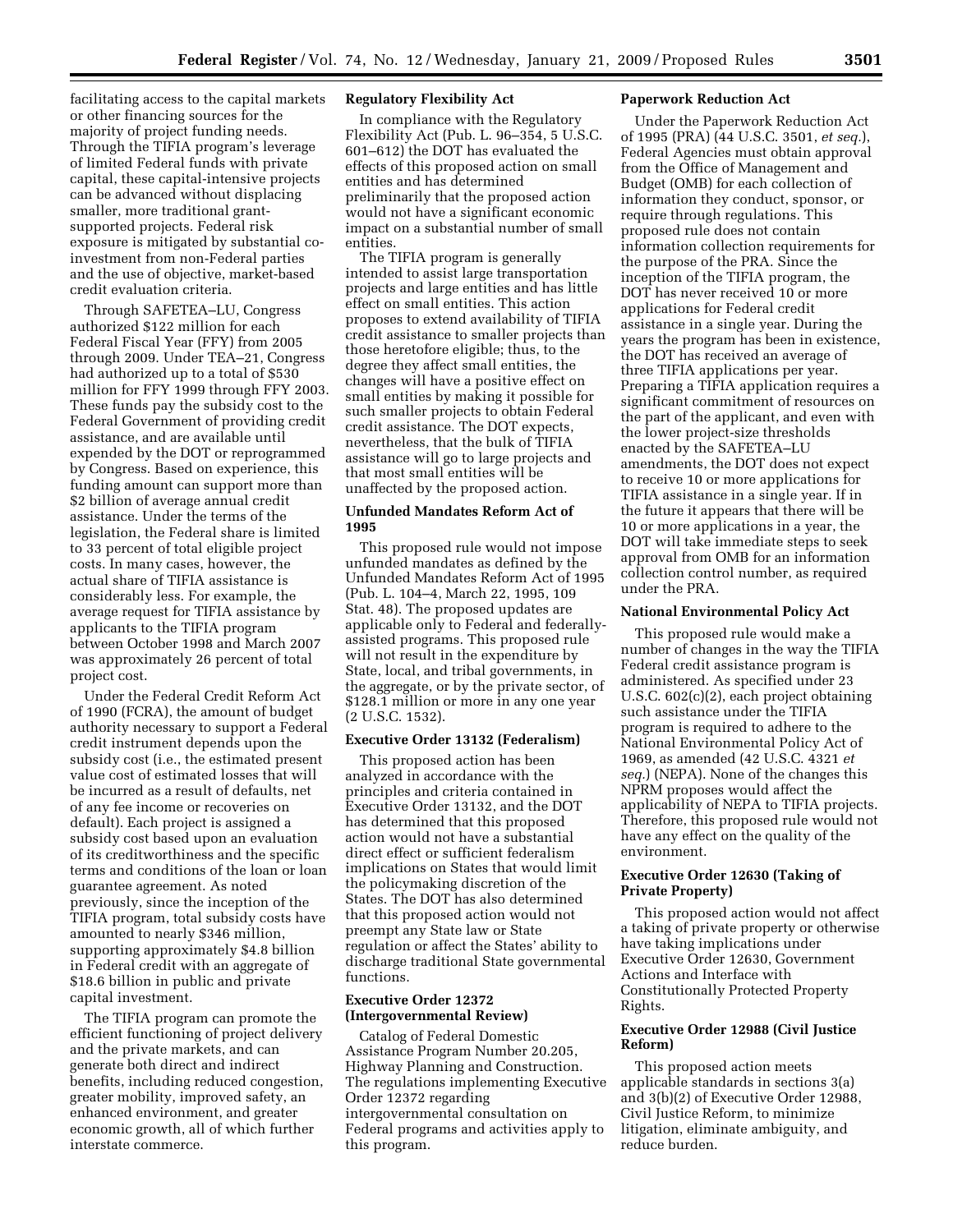## **Executive Order 13045 (Protection of Children)**

We have analyzed this proposed action under Executive Order 13045, Protection of Children from Environmental Health Risks and Safety Risks. This proposed action does not concern an environmental risk to health or safety that may disproportionately affect children.

## **Executive Order 13175 (Tribal Consultation)**

The DOT has analyzed this proposal under Executive Order 13175, dated November 6, 2000, and believes that the proposed action will not have substantial direct effects on one or more Indian tribes; will not impose substantial direct compliance costs on Indian tribal governments; and will not preempt tribal law. Therefore, a tribal summary impact statement is not required.

#### **Executive Order 13211 (Energy Effects)**

We have analyzed this proposed rule under Executive Order 13211, Actions Concerning Regulations That Significantly Affect Energy Supply, Distribution, or Use. We have determined that it is not a significant energy action under that order because although it is a significant regulatory action under Executive Order 12866, it is not likely to have a significant adverse effect on the supply, distribution, or use of energy. Therefore, a Statement of Energy Effects under Executive Order 13211 is not required.

## **Regulation Identification Number**

A regulation identification number (RIN) is assigned to each regulatory action listed in the Unified Agenda of Federal Regulations. The Regulatory Information Service Center publishes the Unified Agenda in April and October of each year. The RIN contained in the heading of this document can be used to cross reference this action with the Unified Agenda.

#### **List of Subjects**

#### *23 CFR Part 180*

Credit programs—transportation, Highways and roads, Investments.

## *49 CFR Part 80*

Credit programs—transportation, Highways and roads, Investments, Public transportation, Railroads, Reporting and recordkeeping requirements.

#### *49 CFR Part 261*

Credit programs—transportation, Investments, Railroads.

### *49 CFR Part 640*

Credit programs—transportation, Investments, Mass transit.

## *49 CFR Part 1700*

Credit programs—transportation.

Issued on: January 13, 2009.

#### **Mary E. Peters,**

*Secretary of Transportation.*  For the reasons set forth in the preamble, and under the authority of 23 U.S.C. 601–609 it is proposed to amend Chapter I of Title 23, Code of Federal Regulations by amending part 180, and to amend Title 49, Code of Federal Regulations, by revising part 80, and amending parts 261 and 640, and adding Chapter XIII consisting of part 1700 respectively as set forth below:

#### **Title 23—Highways**

**CHAPTER I** 

## **PART 180—CREDIT ASSISTANCE FOR SURFACE TRANSPORTATION PROJECTS**

1. Revise the authority citation for part 180 to read as follows:

**Authority:** Secs. 1501 *et seq.*, Pub. L. 105– 178, 112 Stat. 107, 241, as amended; sec. 1601, 1602 Pub. L. 109–59, 119 Stat. 1144; 23 U.S.C. 601–609 and 315; 49 CFR 1.48.

#### **Title 49—Transportation**

## **Subtitle A—Office of the Secretary of Transportation**

2. Revise Part 80 to read as follows:

# **PART 80—CREDIT ASSISTANCE FOR SURFACE TRANSPORTATION PROJECTS**

Sec.

#### 80.1 Purpose.

- 80.3 Definitions.
- 80.5 Federal requirements.
- 80.7 Threshold criteria for TIFIA projects.<br>80.9 Application process.
- Application process.
- 80.11 Preliminary rating opinion letter and investment-grade rating.
- 80.13 Selection criteria for TIFIA projects.<br>80.15 Term sheet.
- Term sheet.
- 80.17 Interest rate on Federal credit
- instruments. 80.19 Guaranteed loans; eligibility
- requirements for guaranteed lenders.<br>80.21 Draws on line of credit. Draws on line of credit.
- 80.23 Refinancing.
- 
- 80.25 Limitations on Federal credit assistance.<br>80.27 Credit a
- Credit agreement closing and obligation of funds.
- 80.29 Reporting requirements and credit monitoring.
- 80.31 Fees.
- 80.33 Use of administrative offset. 80.35 Program Guide; TIFIA Web site.
- 80.37 Applicant Information Requirements.

**Authority:** Secs. 1501 *et seq.*, Pub. L. 105– 178, 112 Stat. 107, 241, as amended; Sec.

1601, 1602, Pub. L. 109–59. 119 Stat. 1144; 23 U.S.C. 601–609 and 315; 49 CFR 1.4, 1.48, 1.49, and 1.51.

## **§ 80.1 Purpose.**

This part implements TIFIA (as defined within), a statute establishing a Federal credit assistance program for surface transportation projects.

#### **§ 80.3 Definitions.**

The following definitions apply to this part:

*Administrative offset* means the withholding of funds, otherwise payable by the government, to satisfy a claim due the government from a debtor.

*Borrower* means an obligor primarily liable for payment of the principal of or interest on a Federal credit instrument, which obligor may be a corporation, partnership, joint venture, trust, or a non-Federal governmental entity, agency, or instrumentality.

*Budget authority* means the authority provided by Federal law for the government to incur financial obligations.

*Credit agreement* means the definitive agreement between the DOT and the borrower (or between the DOT and the guaranteed lender, for the benefit of the borrower) pursuant to which the DOT provides a Federal credit instrument to, or for the benefit of, the borrower.

*Current credit evaluation means:* 

(1) In the case of a project with a published rating, either a current rating or the borrower's certification stating the rating and outlook then in effect, and;

(2) In the case of a project without a published rating, a current rating of the project obligations and the Federal credit instrument.

*Eligible project costs* mean amounts substantially all of which are paid by, or for the account of, a borrower in connection with a project, including the cost of:

(1) Development phase activities, including planning, feasibility analysis, technical studies, revenue forecasting, environmental review and related engineering studies, preliminary engineering and preliminary design work, and other pre-construction activities that are eligible for funding consistent with 23 CFR 771.113 and 771.117;

(2) Final design, construction (including the associated operating costs during construction of a special purpose entity formed solely to construct and operate the facility), reconstruction, rehabilitation, replacement, permitting, acquisition of real property (including land related to the project and improvements to land), lease acquisition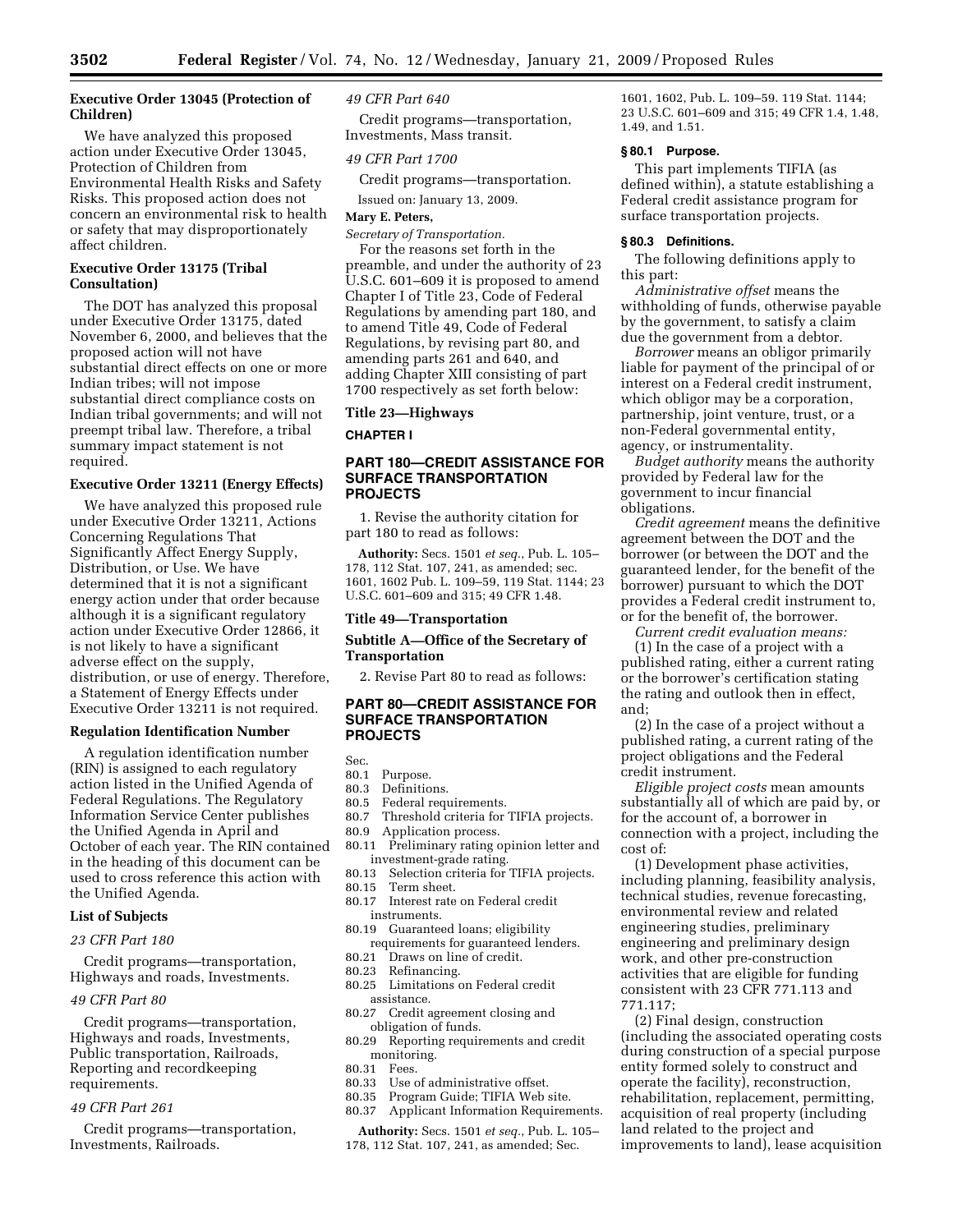payments (including concession payments acceptable to the Secretary) made under an acquisition agreement, environmental mitigation, construction contingencies, and acquisition of equipment after the project has completed the National Environmental Policy Act (NEPA) process and the DOT has made an environmental finding, unless the cost activity is eligible for a categorical exclusion under 23 CFR 771.117;

(3) Capitalized interest necessary to meet market requirements, reasonably required reserve funds, capital issuance expenses, other carrying costs during construction; and

(4) Refinancing of long-term project obligations or Federal credit instruments pursuant to 23 U.S.C. 603(a)(1)(C).

*Federal credit instrument* means Federal credit assistance in the form of a secured loan, loan guarantee, or line of credit authorized to be made available under TIFIA with respect to a project.

*Guaranteed lender* means any non-Federal qualified institutional buyer (as defined in 17 CFR 230.144A(a), known as Rule 144A(a) of the Securities and Exchange Commission and issued under the Securities Act of 1933 (15 U.S.C. 77a *et seq.*)), including:

(1) A qualified retirement plan (as defined in section 4974(c) of the Internal Revenue Code of 1986, 26 U.S.C. 4974(c)) that is a qualified institutional buyer; and

(2) A governmental plan (as defined in section 414(d) of the Internal Revenue Code of 1986, 26 U.S.C. 414(d)) that is a qualified institutional buyer.

*Investment-grade rating* means a rating, published or unpublished, not lower than BBB minus, Baa3, bbb minus, BBB (low), or an equivalent assigned by a rating agency.

*Line of credit* means an agreement entered into by the Secretary with a borrower under section 604 of Title 23, United States Code to provide a secured loan at a future date upon the occurrence of certain events.

*Loan guarantee* means an agreement by the Secretary under section 603 of Title 23, United States Code to pay all or part of the principal of and interest on a loan or other debt obligation issued by a borrower and funded by a guaranteed lender.

*Maturity date* means the final maturity date of the Federal credit instrument which shall be the lesser of not later than 35 years after the date of substantial completion of the project, or the remaining useful life of the project. For a refinancing pursuant to 23 U.S.C. 603(a)(1)(C), the final maturity date for

the repayment of that portion of the TIFIA credit assistance applied to the refinancing of long-term obligations shall not be later than 35 years after the date the credit agreement is executed.

*Preliminary rating opinion letter* is a letter from an NRSRO that assigns a preliminary rating opinion of the project's creditworthiness as described in section 80.11 of this Part.

*Project* means:

(1) Any surface transportation project eligible for Federal assistance under Title 23, United States Code or under chapter 53 of Title 49, United States Code;

(2) An international bridge or tunnel for which an international entity authorized under Federal or State law is responsible;

(3) Intercity passenger bus or rail facilities and vehicles, including facilities and vehicles owned by the National Railroad Passenger Corporation, and components of magnetic levitation transportation systems; and

(4) A project that:

(i) Is a project:

(A) For a public freight rail facility or a private facility providing public benefit for highway users via direct freight interchange between highway and rail carriers

(B) For an intermodal freight transfer facility

(C) For a means of access to a facility described in subparagraph (A) or (B);

(D) For a service improvement for a facility described in subparagraph (A) or (B) (including a capital investment for an intelligent transportation system); or

(E) That comprises a series of projects described in subparagraphs (A) through (D) with the common objective of improving the flow of goods;

(ii) May involve the combining of private and public sector funds, including investments of public funds in private sector facility improvements;

(iii) If located within the boundaries of a port terminal, includes only such surface transportation infrastructure modifications as are necessary to facilitate direct intermodal interchange, transfer, and access into and out of the port.

*Project obligation* means any note, bond, debenture, loan, or other debt issued by a borrower in connection with the financing of a project, other than a Federal credit instrument.

*Rating agency* means an organization identified by the Securities and Exchange Commission as a Nationally Recognized Statistical Rating Organization.

*Refinance* means to pay off existing project obligations and any TIFIA credit

assistance owed by the Borrower with funds acquired by the same Borrower (or its successor) through the creation of new project obligations and TIFIA credit assistance, pursuant to section 603(a)(1) of Title 23, United States Code.

*Secretary* means the United States Secretary of Transportation.

*Secured loan* means a direct loan or other debt obligation issued to a borrower and funded by the Secretary in connection with the financing of a project under section 603 of Title 23, United States Code.

*State* means any one of the fifty States, the District of Columbia, or Puerto Rico.

*Subsidy cost* means the amount of budget authority sufficient to cover the estimated long-term cost to the Federal Government of a Federal credit instrument, calculated on a net present value basis, excluding administrative costs and any incidental effects on governmental receipts or outlays in accordance with the provisions of the Federal Credit Reform Act of 1990 (2 U.S.C. 661 *et seq.*).

*Substantial completion* means the opening of a project to vehicular or passenger traffic or, if determined by the Secretary and specified in the Credit Agreement, the occurrence of a comparable event.

*Term sheet* means a letter from the Secretary or the Secretary's designee to the borrower (and the guaranteed lender, if applicable) that sets forth the essential terms and conditions of a Federal credit instrument. A term sheet may be cancelled at any time by the Secretary for any reason, and does not obligate budget authority.

*TIFIA* means the Transportation Infrastructure Finance and Innovation Act of 1998, Pub. L. 105–178, 112 Stat. 107, 241 (1998), as amended by the Safe, Accountable, Flexible, Efficient Transportation Equity Act: A Legacy for Users, Pub. L. 109–59, 119 Stat. 1239 (2005).

## **§ 80.5 Federal requirements.**

All projects receiving Federal credit assistance must comply with:

(a) The relevant requirements of Title 23, United States Code, for highway projects; chapter 53 of Title 49, United States Code, specifically including, without limitation, section 5333(b) dealing with employee protective arrangements, for transit projects; and section 5333(a) of Title 49, United States Code, for rail projects, as appropriate;

(b) Title VI of the Civil Rights Act of 1964 (42 U.S.C. 2000d, *et seq.*);

(c) The National Environmental Policy Act of 1969 (42 U.S.C. 4321, *et seq.*);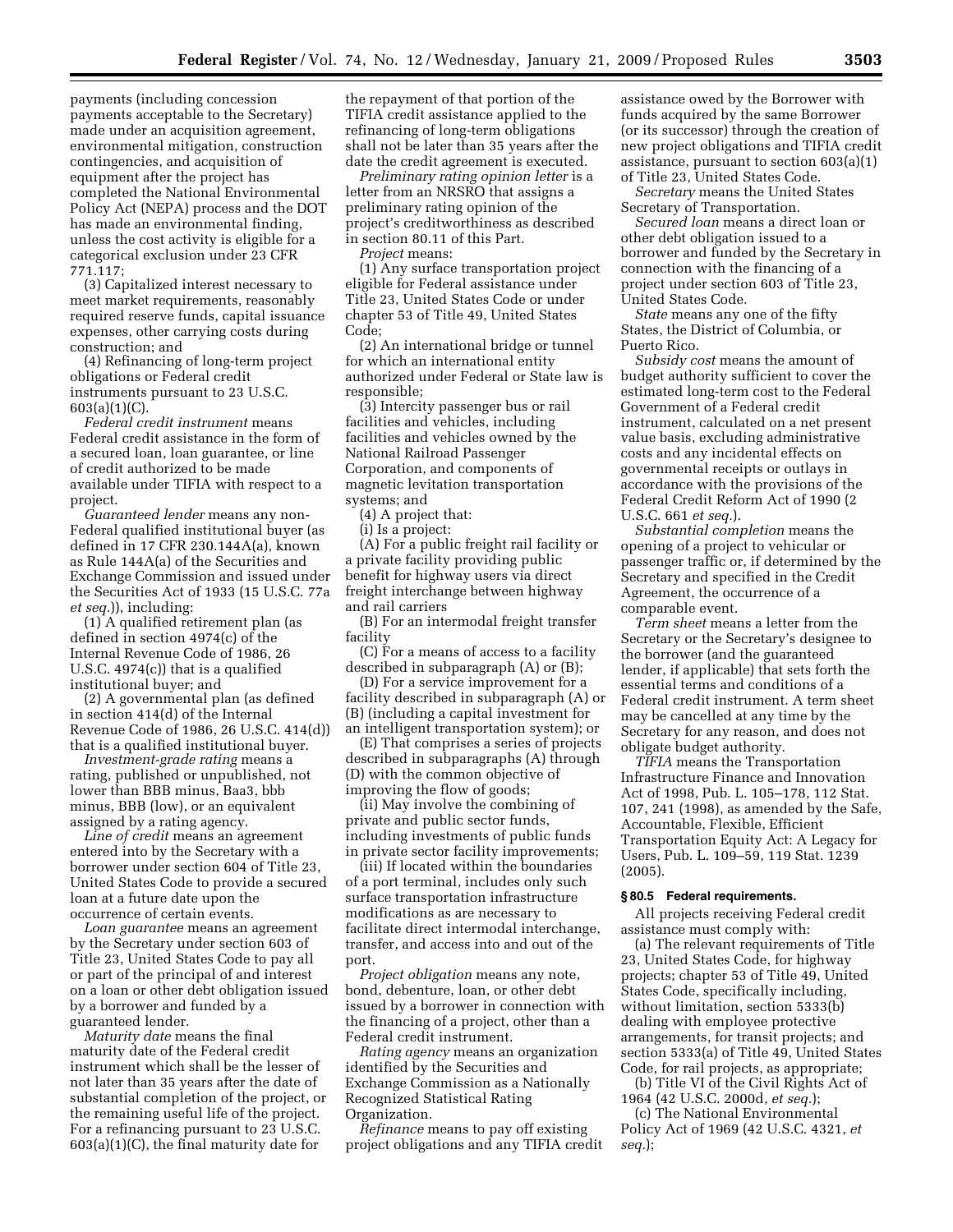(d) The Uniform Relocation Assistance and Real Property Acquisition Policies Act of 1970 (42 U.S.C. 4601, *et seq.*); and

(e) Other Federal and compliance requirements as may be applicable.

# **§ 80.7 Threshold criteria for TIFIA projects.**

(a) To be eligible to receive a Federal credit instrument, a project must meet the following threshold criteria:

(1) The project must have satisfied the applicable planning and programming requirements of section 134 and 135 of Title 23 of the United States Code;

(2) The project must have eligible project costs that are reasonably anticipated to equal or exceed the lesser of \$50 million or one-third of the amount of Federal-aid highway funds apportioned for the most recently completed fiscal year to the State in which the project is located, provided that:

(i) In the case of a project principally involving the installation of Intelligent Transportation Systems (ITS), eligible project costs shall be reasonably anticipated to equal or exceed \$15 million; and

(ii) In the case of a project located in more than one State, eligible project costs must be reasonably anticipated to equal or exceed the lesser of \$50 million or one-third of the amount of Federalaid highway funds apportioned for the most recently completed fiscal year to the participating State that receives the least amount of such funds; and

(3) The proposed Federal credit instrument must be secured by and payable from, in whole or in part, tolls, user fees, rentals, taxes, or other dedicated revenue sources. In order to fulfill the requirements of § 80.11, any of these dedicated revenue sources that secure any project obligations senior to or on a parity with the Federal credit instrument must also secure, in similar proportion, the Federal credit instrument.

(b) In addition to or in lieu of the dedicated revenue sources specified in paragraph (a)(3) of this section, the Secretary may accept municipal general obligation pledges, general corporate promissory pledges, or other pledges and forms of collateral as security for a Federal credit instrument.

(c) A pledge of Federal funds, regardless of source, may not be used to secure a Federal credit instrument.

#### **§ 80.9 Application process.**

(a) Letter of interest. Prior to submission of an application for Federal credit assistance, the applicant must have submitted to the DOT a letter of interest and been notified by the DOT

that the letter of interest adequately addresses threshold criteria discussed in this paragraph. The letter of interest required by this section should describe the project, the project's plan of finance, and the amount and type of Federal credit instrument(s) sought. An applicant who has been notified by the DOT that its letter of interest is satisfactory may apply for Federal credit assistance in accordance with the schedule set forth by the DOT.

(b) At least once each fiscal year for which Federal assistance is available under this part, the DOT shall publish a **Federal Register** notice to solicit applications for credit assistance. Such notice will specify the relevant due dates, the estimated amount of funding available to support TIFIA credit instruments for the current and future fiscal years, contact name(s), and other details for that cycle of application submissions and funding approvals.

(c) Application. An application for Federal credit assistance must provide:

(1) Documentation sufficient to demonstrate that the project satisfies each of the threshold criteria in 49 CFR 80.7;

(2) The applicant's confirmation that it has complied with the environmental clearance requirement of 49 CFR 80.9(a);

(3) A description of the extent to which the project satisfies each of the selection criteria in 49 CFR 80.13;

(4) A description of the project for which Federal credit assistance is sought, status of environmental and other major governmental permits and approvals, and the construction schedule;

(5) A description of the applicant and borrower;

(6) Historical information, if applicable, concerning the applicant's financial condition, including, for example, independently audited financial statements and certifications concerning bankruptcies or delinquencies on other debt;

(7) Current financial information concerning both the project and the applicant, and a comprehensive project plan of finance, including sources and uses of funds for the project and a forecast of cash flows available to service all project obligations and the Federal credit instrument(s). Spreadsheets and cash flows must be submitted in both hard copy and in the form of a working computer model. Computer models should include among other things intact logic functions and assumption drivers, all business cases considered by the borrower and project sponsors, and an analysis of expected returns for each source of capital;

(8) If the Federal credit assistance applied for is not a loan guarantee, a statement as to why a loan guarantee would not be as useful as the Federal credit assistance sought;

(9) Preliminary rating opinion letters from at least two rating agencies; and

(10) Such additional information as the Secretary may from time to time prescribe.

(d) An application for a project located in or sponsored by more than one State or other entity may be submitted to the DOT. The sponsoring States or entities must designate a single borrower for purposes of receiving and repaying the Federal credit instrument.

#### **§ 80.11 Preliminary rating opinion letter and investment-grade rating.**

(a) An applicant must submit with its application preliminary rating opinion letters from at least two rating agencies. The letters must be current and based on the same project plan of finance that is submitted as part of the TIFIA application per § 80.9(b)(7). Each preliminary rating opinion letter must provide a conditional credit assessment of the project's overall creditworthiness and must specifically address:

(1) The potential of all project obligations having a lien senior to that of the Federal credit instrument on the pledged security to achieve an investment-grade rating; and,

(2) The likely credit rating category of the Federal credit instrument.

(b) If a governmental agency is submitting an application on behalf of potential borrowers in connection with a concession procurement process, the governmental entity does not need to submit a preliminary rating opinion letter. Rather, the DOT will require the selected concessionaire seeking TIFIA assistance to provide the preliminary rating opinion letters, which meet all of the requirements of § 80.11(a), with its submission of its comprehensive financial plan.

(c) Not later than 14 days prior to the closing of the credit agreement, the borrower must cause to be delivered to the DOT:

(1) Satisfactory evidence, such as a rating letter or rating confirmation letter, that at least two rating agencies have assigned ratings:

(i) To all project obligations that have a lien senior to that of the Federal credit instrument on the pledged security, which ratings must be investment-grade; and

(ii) To the Federal credit instrument.

(2) Other such evidence related to the most current project financial plan upon which the rating evidence is based.

(d) If no project obligations have a lien senior to that of the Federal credit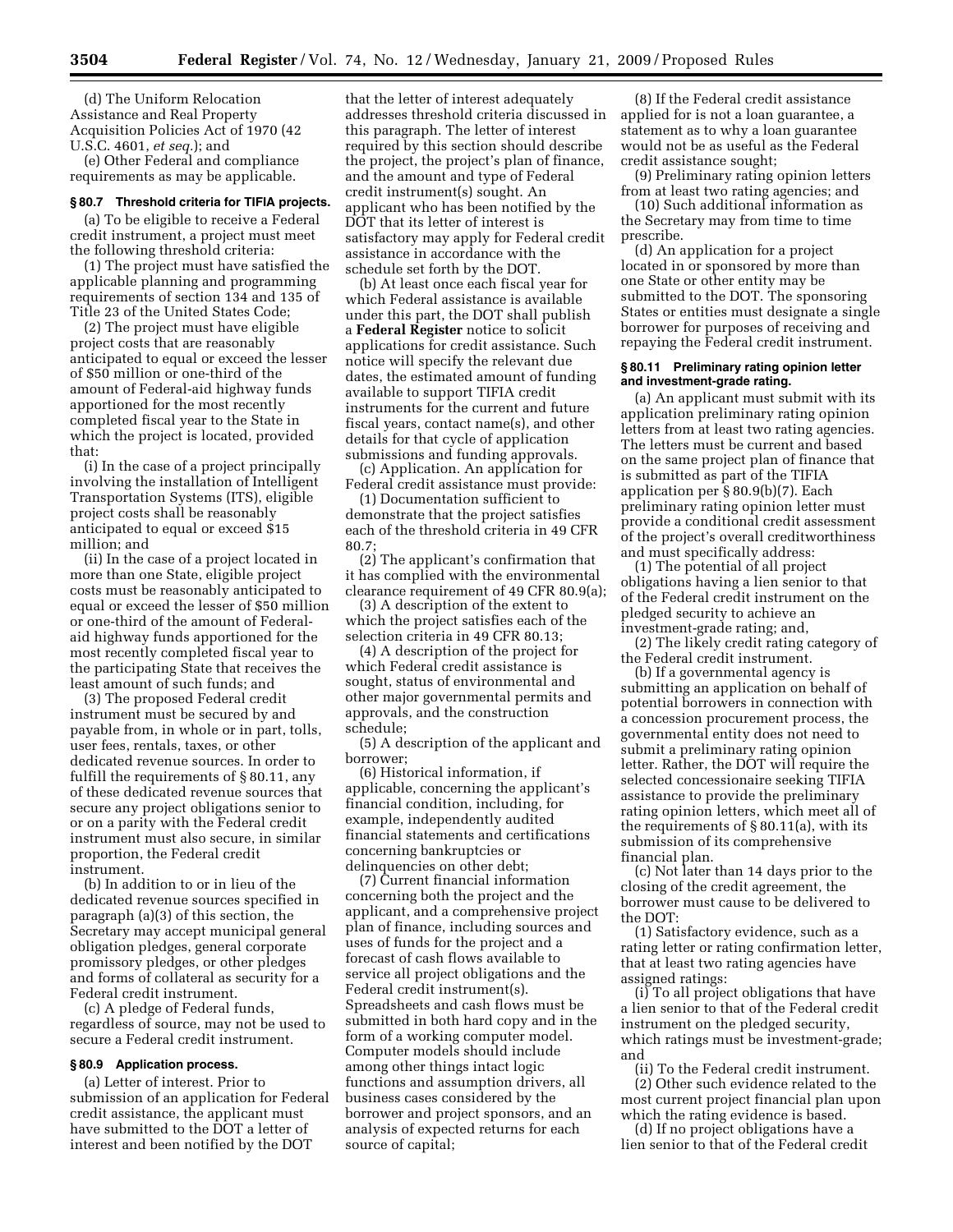instrument, then the requirements of paragraphs (a) and (b) of this section apply to the Federal credit instrument.

(e) The ratings required by this section are underlying ratings. Neither the preliminary rating opinion letter, nor the investment-grade rating, may reflect the effect of bond insurance or other private credit enhancement, unless such private credit enhancement secures the Federal credit instrument.

## **§ 80.13 Selection criteria for TIFIA projects.**

(a) For a project to be selected for Federal credit assistance, the Secretary must have determined that it is creditworthy. The Secretary's determination will ensure that any financing for the project has appropriate security features, such as a rate covenant, to ensure repayment. Notwithstanding the creditworthiness of the project, the Secretary retains the discretion not to advance a project that is not highly rated under the criteria discussed below.

(b) In addition to making a determination with respect to creditworthiness, the Secretary will consider the degree to which a project advances the policy objectives embodied in the following seven criteria. The Secretary will assign weights as indicated in evaluating and selecting which eligible projects will receive Federal credit assistance:

(1) The extent to which the project is nationally or regionally significant, in terms of:

(i) The ability of the project to enhance the national or regional transportation system by reducing congestion and improving overall system performance (30 percent); and

(ii) The extent to which the project generates economic benefits not accounted for above in 80.13(b)(1)(i), and supports interstate and international commerce (10 percent). (Total: 40 percent);

(2) The extent to which Federal credit assistance would foster innovative public-private partnerships and attract private debt or equity investment (20 percent);

(3) The likelihood that Federal credit assistance would enable the project to proceed at an earlier date than the project would otherwise be able to proceed (5 percent);

(4) The extent to which the project uses new technologies, including Intelligent Transportation Systems (ITS), that enhances the efficiency of the project (10 percent);

(5) The amount of budget authority, relative to total dollars invested in the project, required to fund the Federal

credit instrument made available (10 percent);

(6) The extent to which the project helps maintain or protect the environment (10 percent); and

(7) The extent to which such assistance would reduce the contribution of Federal grant assistance to the project (5 percent).

(c) The Secretary will give preference to applications for loan guarantees rather than other forms of Federal credit instruments. Such preference is consistent with Federal credit policies under OMB Circular A–129 that state when Federal credit assistance is necessary to meet a Federal objective, loan guarantees should be favored over loans, unless attaining the Federal objective requires a subsidy, as defined by the Federal Credit Reform Act of 1990 (2 U.S.C. 661, *et seq.*), deeper than can be provided by a loan guarantee.

#### **§ 80.15 Term sheet.**

(a) When the Secretary has approved the project for Federal credit assistance processing, the Secretary will issue a term sheet to the approved applicant. Although the term sheet will be used to administratively reserve the requisite budget authority, it is subject to cancellation at the discretion of the Secretary.

(b) Subject to the limitation of 33 percent of eligible project costs, the Secretary may make a future-year administrative reservation of budget authority and the associated commitment of Federal credit assistance. This reservation will ensure that a project with a future reservation will have a priority (along with the priority of any other projects receiving such future reservations) on budget authority becoming available in the specified year(s).

## **§ 80.17 Interest rate on Federal credit instruments.**

(a) Except as described in section (b) below, the interest rate on secured loans and lines of credit will be set at the discretion of the Secretary.

(b) The minimum interest rate on secured loans and lines of credit will be set as follows:

(1) The interest rate on a secured loan will be not less than the yield on United States Treasury securities of a similar maturity to the final maturity of the secured loan on the date of execution of the credit agreement.

(2) The interest rate on any draw made on a line of credit will be not less than the yield on United States Treasury securities of a 30-year maturity on the date of execution of the credit agreement.

(c) The interest rate on a guaranteed loan is the rate agreed to by the borrower and the guaranteed lender, subject to approval by the Secretary.

(d) For purposes of this section, the DOT may determine the ''yield on United States Treasury securities'' by reference to the published rate for State and Local Government Series (''SLGS'') securities, adjusted as appropriate to reflect the market yield of publicly traded United States Treasury securities.

(e) Consistent with Section V, Paragraph 4, of OMB Circular A–129, and 31 U.S.C. 3717, the DOT will include in the credit agreement a provision imposing a default interest rate.

#### **§ 80.19 Guaranteed loans; eligibility requirements for guaranteed lenders.**

(a) Terms of a guaranteed loan must be approved by the Secretary.

(b) To participate in this program, a guaranteed lender must be approved by the Secretary and must:

(1) Not be debarred or suspended from participation in any Federal program;

(2) Not be delinquent on any Federal debt or loan;

(3) Be duly organized and legally authorized to enter into the transaction;

(4) Demonstrate experience in originating and servicing loans for largescale developments; and

(5) Have sufficient capital to originate the loan and disburse its own portfolio.

(c) The Secretary will periodically review lender eligibility, consistent with Federal credit policies under OMB Circular A–129.

#### **§ 80.21 Draws on line of credit.**

(a) Use of proceeds. A borrower may draw on a line of credit to pay debt service on project obligations, extraordinary repair and replacement costs, operation and maintenance expenses, and costs associated with unexpected Federal or State environmental restrictions imposed after credit agreement closing; provided, however, that when the line of credit is drawn to pay debt service, it may be applied only to debt service on project obligations which were used to finance eligible project costs.

(b) Eligibility to draw. A draw on the line of credit may be made only if net revenues from the project are insufficient to pay the costs specified in the preceding paragraph. With respect to any shortfall in the sufficiency of net revenues to pay debt service, a draw on the line of credit may be made only after application of any funds in a capitalized interest account. The borrower may draw on the line of credit before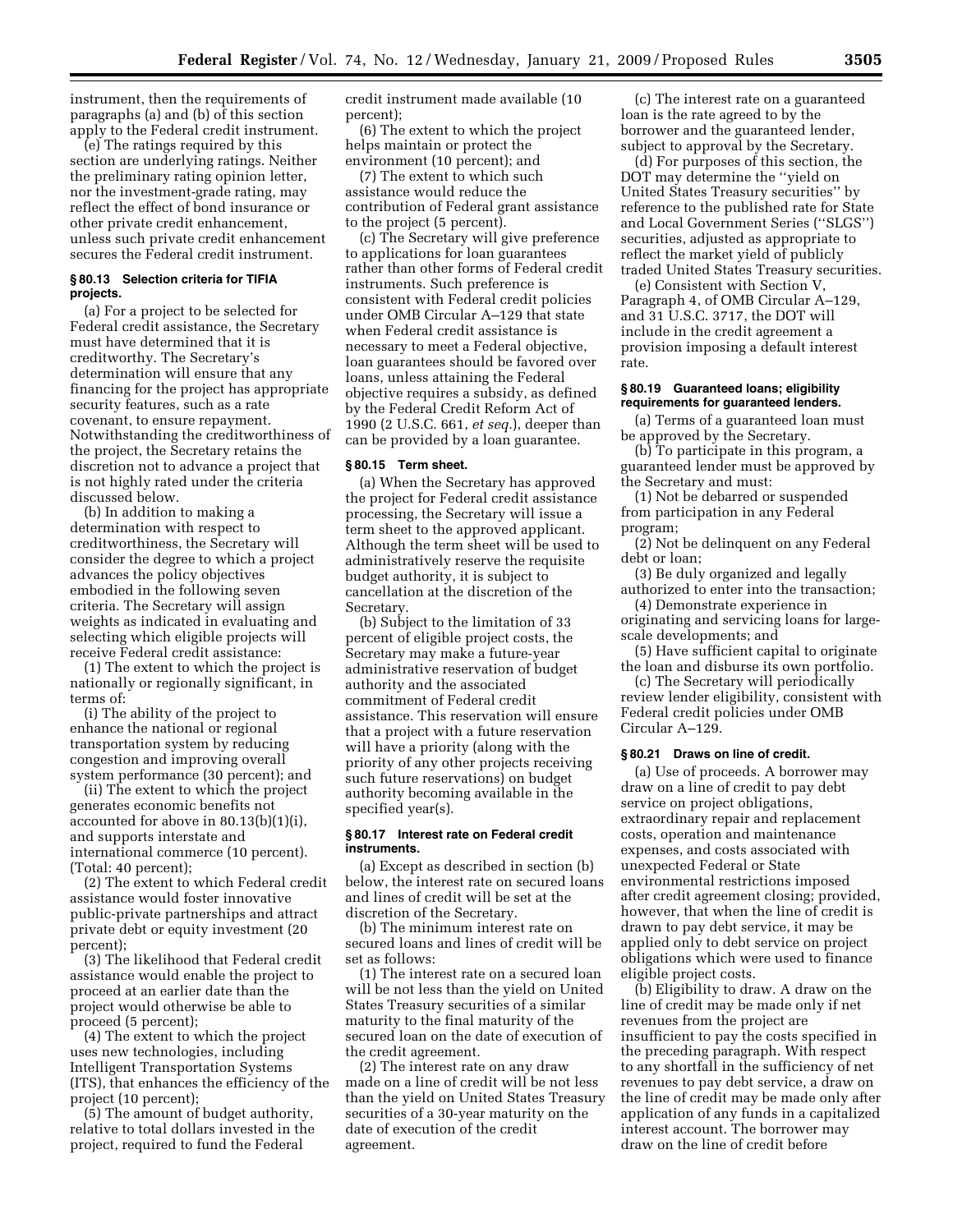drawing on a debt service reserve fund. A draw on the line of credit may not be made to replenish a debt service reserve fund.

## **§ 80.23 Refinancing.**

(a) Proceeds of a secured loan provided under 23 U.S.C. 603 may be used to refinance interim construction financing of eligible project costs, provided that such refinancing is completed not later than one year after substantial completion. Otherwise secured loans used for this purpose are generally made available under the same provisions as loans under 23 U.S.C. 603(a)(1)(A).

(b) Except for the purpose described in section (a) above, proceeds of a secured loan provided under section 603 of Title 23, United States Code may not be used to refinance long-term project obligations or Federal credit instruments.

(c) Proceeds of a loan provided by a guaranteed lender receiving a TIFIA loan guarantee may be used to refinance long-term project obligations or Federal credit instruments if the project applicant demonstrates to the DOT's satisfaction that such refinancing will provide at least \$50 million of additional funding capacity and that such capacity will be used to fund the completion, enhancement, or expansion of a project that:

(1) Is selected under section 602 of Title 23, United States Code, or

(2) Otherwise meets the requirements of section 602 of Title 23, United States Code.

(d) The fee for a refinancing application is the same as the fee for a new TIFIA project application.

(e) The following special provisions, terms, and limitations are applicable to the Federal loan guarantee for a refinancing made available under 23 U.S.C. 603(a)(1)(C):

(1) The borrower will have the flexibility to apply the guaranteed loan proceeds to the refinancing, the new project, or apportion an amount to each element of the transaction. It is not required that the guaranteed loan proceeds be used to build the new project. However, Federal requirements (see § 80.5) will apply to the new project.

(2) The loan guarantee made available in connection with a refinancing under this paragraph will be in an amount not larger than the greater of:

(i) The amount applied to funding the completion, enhancement, or expansion of the project; and

(ii) The amount of equity invested in the project, provided that in no event will the amount of the secured loan

exceed 33 percent of the amount of the financing.

(3) Returns and payouts on equity investments in a financing transaction under this paragraph must be subordinated to the Federal credit instrument for so long as the TIFIA debt is outstanding, consistent with OMB Circular A–129 requirements that business borrowers have equity at risk. (Appendix A, section II, 3a. (2)).

(4) If the guaranteed loan proceeds are disbursed to fund both the refinancing of the long-term obligations and the completion, enhancement, or expansion of the project, the following provisions apply to the repayment:

(i) The guaranteed loan will be structured in two tranches. The first tranche will be that portion funding the refinancing of the long-term obligations and the second tranche will be that portion funding the project.

(ii) Repayments of principal or interest on the first tranche shall be scheduled to commence six months following the first disbursement of funds and to conclude, with full repayment of principal and interest, by the date that is the lesser of not later than 35 years after the date the credit agreement is executed, or the remaining useful life of the asset.

(iii) Repayments of principal or interest on the second tranche shall be scheduled based on project cash flow and shall commence not later than five years after substantial completion of the capital improvement. The final maturity of the tranche shall be the lesser of no later than 35 years after substantial completion of the project, or the remaining useful life of the asset.

(5) For improvements financed with guaranteed loan proceeds under this section, terms and conditions will be incorporated into the guaranteed loan agreement to ensure that the completion, enhancement, or expansion of the refinanced facility will commence and be completed within a reasonable period after the closing of the transaction. The DOT will require a binding commitment assuring the project will be completed and shall require a penalty interest rate on the guaranteed loan in the event of a development default.

(6) An applicant seeking a TIFIA loan guarantee under this section must submit an application that addresses the proposed refinancing and the improvement(s) facilitated by the refinancing using the TIFIA application form contained in the DOT's TIFIA Program Guide, describing in detail the plan of finance associated with the refinancing, and demonstrate conformance with TIFIA requirements,

and how the refinancing will increase the funding capacity and enable the completion, enhancement, or expansion of the facility.

(7) The improvement being financed with proceeds of a guaranteed loan must adhere to the requirements in § 80.5.

#### **§ 80.25 Limitations on Federal credit assistance.**

(a) The total dollar amount of Federal credit assistance offered to a project in the form of Federal credit instruments will not exceed the lesser of:

(1) 33 percent of the reasonably anticipated eligible project costs, as measured on an aggregate cash (year-ofexpenditure) basis; or

(2) If the Federal credit instrument does not receive an investment-grade rating, the amount of project obligations senior to the Federal credit instrument.

(b) The costs used to calculate eligible project costs may not include:

(1) Costs incurred more than three years prior to the submission of an application for a Federal credit instrument unless exceptional circumstances exist, and inclusion of such costs is approved by the Secretary.

(2) Costs incurred prior to submission of an application for a Federal credit instrument that are in excess of 20 percent of total eligible project costs.

(3) Operating costs incurred prior to substantial completion of the project by a special purpose entity formed solely to construct and operate the facility that are in excess of 5 percent of total eligible project costs.

(c) To be considered eligible project costs, payments to a public entity associated with the lease acquisition or concession fee must reflect fair market value and be dedicated to transportation projects eligible under title 23 or chapter 53 of title 49, United States Code. Further, the eligibility of such payments is limited to 25 percent of total eligible project costs. The final amount of eligible project costs associated with such payments is subject to the approval of the Secretary.

(d) Any loan made in connection with a credit agreement, whether a secured loan, a guaranteed loan, or a loan made by drawing on a line of credit, will be funded on a reimbursement basis, at such intervals as specified in the credit agreement. In the case of a secured loan or a guaranteed loan, the credit agreement will include the anticipated schedule for such loan disbursements, which schedule the parties may amend from time to time.

#### **§ 80.27 Credit agreement closing and obligation of funds.**

(a) Closing conditions. The DOT will enter into a credit agreement only when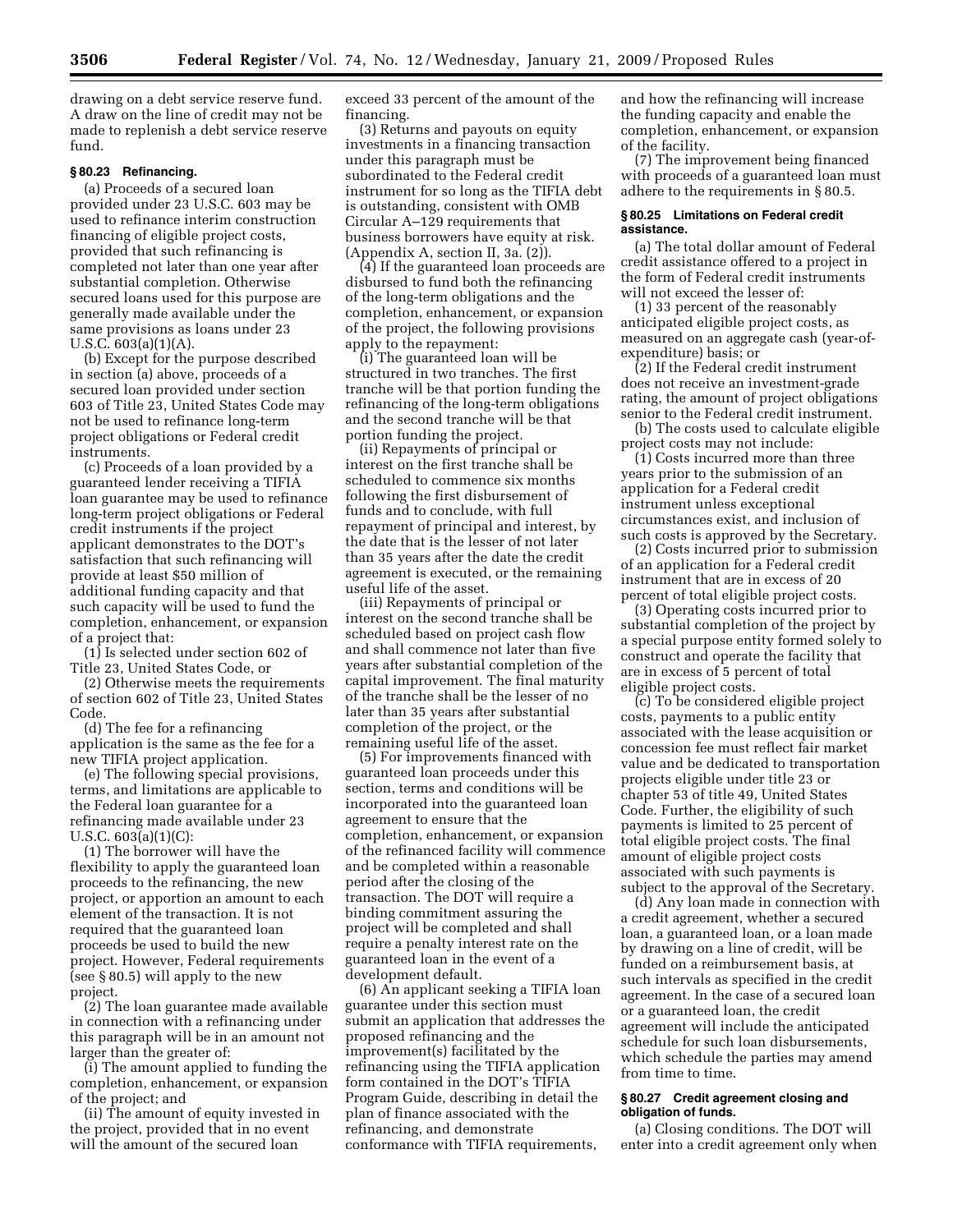the project to receive Federal credit assistance meets the following requirements:

(1) The project or project elements, as appropriate, comply with applicable planning and programming requirements in 23 U.S.C. 134 and 135;

(2) The project has received an environmental Categorical Exclusion, Finding of No Significant Impact, or Record of Decision;

(3) The requirements of 49 CFR 80.11 with respect to the investment-grade rating must have been satisfied; and

(4) The project, if eligible pursuant to Section 5302 of 49 U.S.C., Chapter 53, has complied with 49 U.S.C. 5333(b) as evidenced by a letter from the U.S. Department of Labor.

(b) Obligation of Federal funds. The DOT will obligate the subsidy amount at the time it executes the credit agreement.

#### **§ 80.29 Reporting requirements and credit monitoring.**

(a) Credit rating maintenance. Throughout the life of the Federal credit instrument, the borrower must obtain annually, at no cost to the Federal government, current credit evaluations of the project, the project obligations, and the Federal credit instrument. The current credit evaluations must be performed by a rating agency. In the case of an unpublished rating, the credit evaluation must consist of a formal credit rating letter.

(b) Annual financial plan. Each recipient of Federal credit assistance must submit an annual financial plan, elements of which may be specified in the credit agreement, and audited financial statements to the DOT not later than 180 days following the recipient's fiscal year-end for each year during which the Federal credit instrument remains outstanding. The annual financial plan must include a current credit evaluation, as described in the preceding paragraph 80.29(a).

(c) The borrower will furnish the DOT with:

(1) Any information it submits to any rating agency; and

(2) Any report of which the borrower has knowledge relating to the project credit, whether prepared by a rating agency or other institution and irrespective of whether prepared at the direction of the borrower or otherwise.

(d) Periodic audits. The DOT may periodically conduct, so long as a Federal credit instrument is outstanding, such financial and compliance audits as it deems necessary. Such audits will be at the borrower's expense.

(e) Additional reporting requirements. The DOT may require additional

reporting requirements in the credit agreement which it deems necessary to enable it properly to monitor the credit performance of the project.

#### **§ 80.31 Fees.**

Section 603(b)(7) and section 604(b)(9) of Title 23, United States Code, and Appendix A, Part II, Section 3b of OMB Circular A–129 authorize the Secretary to establish fees at a level sufficient to recover all or a portion of the cost of making credit assistance available under the TIFIA program. The following fees are not considered eligible project costs for the purpose of calculating the maximum amount of credit assistance.

(a) Application fee. An applicant must remit with its application for Federal credit assistance a non-refundable application fee. The amount of the application fee will be posted on the TIFIA Web site. The DOT may change the application fee from time to time by notice published in the **Federal Register**.

(b) Subsidy fee. If, in any given year, there is insufficient budget authority to fund the credit instrument for a qualified project that has been selected to receive assistance under TIFIA, the DOT and the approved applicant may agree upon a supplemental fee to be paid by or on behalf of the approved applicant at the time of execution of the credit agreement to reduce the subsidy cost of that project. No such fee may be included among eligible project costs for the purpose of calculating the maximum 33 percent credit amount referenced in § 80.25(a).

(c) Transaction fee. The DOT will assess each borrower a transaction fee to reimburse the DOT for its actual costs incurred in evaluating the application and processing the transaction, which transaction fee the borrower must pay not later than thirty days after closing. In the event a transaction does not result in a credit agreement closing, the approved applicant must pay the transaction fee not later than 30 days after notifying the DOT that it will no longer seek credit assistance, or if the approved applicant fails to give the DOT such notice, the Secretary establishes by objective evidence that the approved applicant is no longer seeking credit assistance and so notifies the approved applicant, not later than 30 days after such notification.

(d) Servicing fee. The DOT will assess each borrower a servicing fee for each Federal credit instrument to reimburse the DOT for the costs of servicing Federal credit instruments. The amount of the servicing fee will be posted on the TIFIA Web site. The DOT may change

the servicing fee from time to time by notice published in the **Federal Register**.

(e) Monitoring fee. The DOT will include in each credit agreement terms and conditions obligating the borrower to reimburse the DOT for costs incurred in connection with monitoring the credit performance of a project, the enforcement of credit agreement provisions, amendments to the credit agreement and related documents, and other performance-related activities.

#### **§ 80.33 Use of administrative offset.**

(a) The DOT will not apply an administrative offset to recover any losses to the Federal Government resulting from project risk the DOT has assumed under a Federal credit instrument.

(b) The DOT will employ an administrative offset to recover fees assessed under 49 CFR 80.31 and also in cases of fraud, misrepresentation, false claims, or similar criminal acts or acts of malfeasance or wrongdoing.

#### **§ 80.35 Program Guide; TIFIA Web site.**

(a) Program Guide. The DOT will from time to time publish updates to a TIFIA Program Guide, which will include updated information, a loan template, and may reflect modifications to the application process to provide more flexibility to project sponsors who are advancing projects as private concessions. Reference should be made to the Program Guide for additional information about the TIFIA program.

(b) Web site. The DOT maintains a Web site for the TIFIA program: *http://tifia.fhwa.dot.gov.* The DOT will post on the TIFIA Web site:

(1) Amounts of application fee and monitoring fee assessed under 49 CFR 80.31;

(2) Promptly after execution, each term sheet, and;

(3) Promptly after closing of each credit agreement, the credit agreement for such transaction to the extent that the credit agreement does not contain confidential commercial information.

(c) Additional information. Additional DOT records related to the TIFIA program may be requested through a Freedom of Information Act request pursuant to 49 CFR Part 7.

#### **§ 80.37 Applicant Information Requirements.**

An applicant must obtain a Data Universal Number System (DUNS) number and register on the Central Contractor Registration (CCR) site. These requirements apply to all recipients of Federal assistance, including entities receiving credit